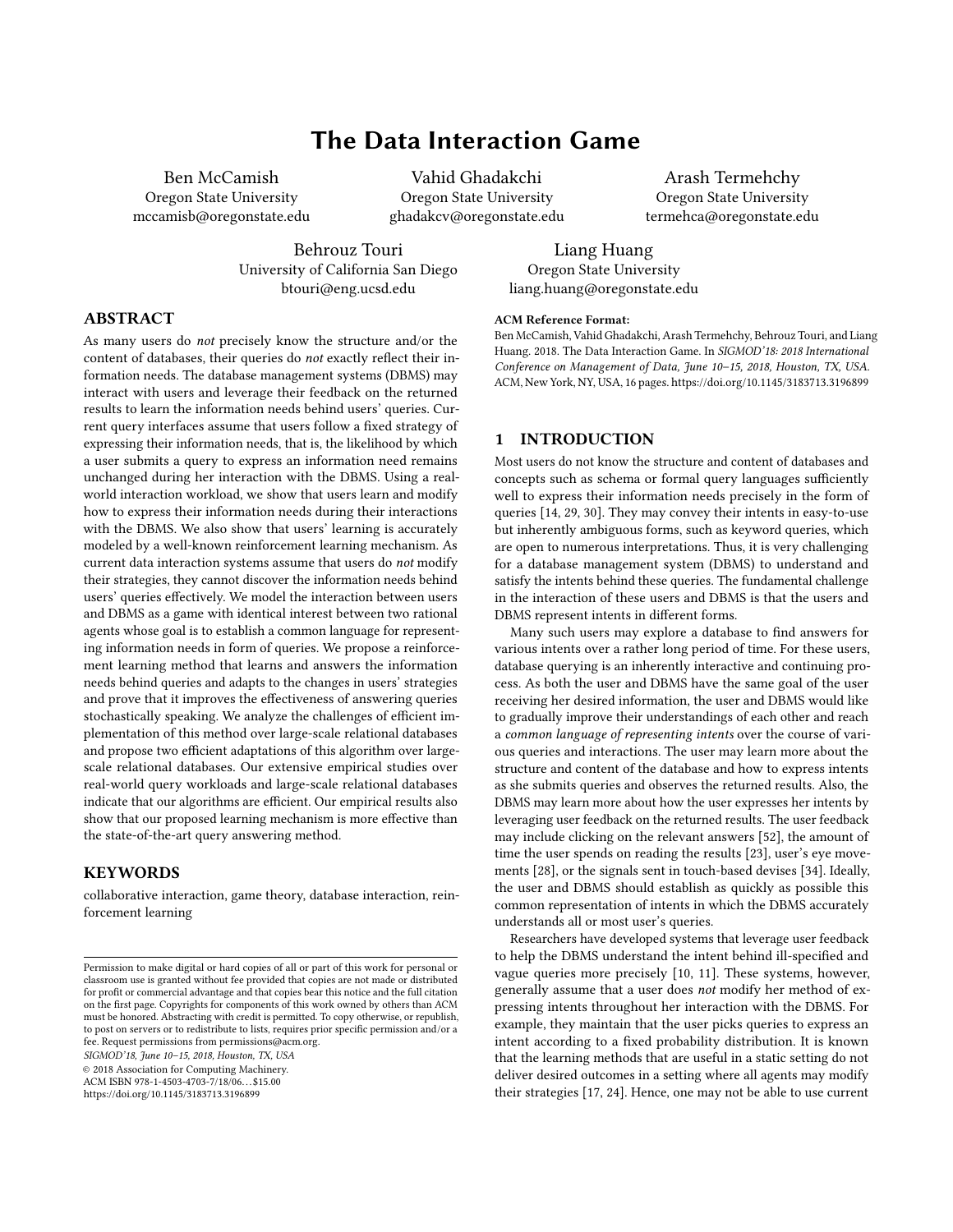techniques to help the DBMS understand the users' information need in a rather long-term interaction.

To the best of our knowledge, the impact of user learning on database interaction has been generally ignored. In this paper, we propose a novel framework that formalizes the interaction between the user and the DBMS as a game with identical interest between two active and potentially rational agents: the user and DBMS. The common goal of the user and DBMS is to reach a mutual understanding on expressing information needs in the form of keyword queries. In each interaction, the user and DBMS receive certain payoff according to how much the returned results are relevant to the intent behind the submitted query. The user receives her payoff by consuming the relevant information and the DBMS becomes aware of its payoff by observing the user's feedback on the returned results. We believe that such a game-theoretic framework naturally models the long-term interaction between the user and DBMS. We explore the user learning mechanisms and propose algorithms for DBMS to improve its understanding of intents behind the user queries effectively and efficiently over large databases. In particular, we make the following contributions:

- We model the long term interaction between the user and DBMS using keyword queries as a particular type of game called a signaling game [\[15\]](#page-12-11) in Section [2.](#page-1-0)
- Using extensive empirical studies over a real-world interaction log, we show that users modify the way they express their information need over their course of interactions in Section [3.](#page-3-0) We also show that this adaptation is accurately modeled by a wellknown reinforcement learning algorithm [\[44\]](#page-12-12) in experimental game-theory.
- Current systems generally assume that a user does not learn and/or modify her method of expressing intents throughout her interaction with the DBMS. However, it is known that the learning methods that are useful in static settings do not deliver desired outcomes in the dynamic ones [\[4\]](#page-12-13). We propose a method of answering user queries in a natural and interactive setting in Section [4](#page-5-0) and prove that it improves the effectiveness of answering queries stochastically speaking, and converges almost surely. We show that our results hold for both the cases where the user adapts her strategy using an appropriate learning algorithm and the case where she follows a fixed strategy.
- We describe our data interaction system that provides an efficient implementation of our reinforcement learning method on large relational databases in Section [5.](#page-7-0) In particular, we first propose an algorithm that implements our learning method called Reservoir. Then, using certain mild assumptions and the ideas of sampling over relational operators, we propose another algorithm called Poisson-Olken that implements our reinforcement learning scheme and considerably improves the efficiency of Reservoir.
- We report the results of our extensive empirical studies on measuring the effectiveness of our reinforcement learning method and the efficiency of our algorithms using real-world and large interaction workloads, queries, and databases in Section [6.](#page-9-0) Our results indicate that our proposed reinforcement learning method

is more effective than the start-of-the-art algorithm for longterm interactions. They also show that Poisson-Olken can process queries over large databases faster than the Reservoir algorithm.

### <span id="page-1-0"></span>2 A GAME-THEORETIC FRAMEWORK

Users and DBMSs typically achieve a common understanding gradually and using a querying/feedback paradigm. After submitting each query, the user may revise her strategy of expressing intents based on the returned result. If the returned answers satisfy her intent to a large extent, she may keep using the same query to articulate her intent. Otherwise, she may revise her strategy and choose another query to express her intent in the hope that the new query will provide her with more relevant answers. We will describe this behavior of users in Section [3](#page-3-0) in more details. The user may also inform the database system about the degree by which the returned answers satisfy the intent behind the query using explicit or implicit feedback, e.g., click-through information [\[23\]](#page-12-4). The DBMS may update its interpretation of the query according to the user's feedback.

Intuitively, one may model this interaction as a game between two agents with identical interests in which the agents communicate via sharing queries, results, and feedback on the results. In each interaction, both agents will receive some reward according to the degree by which the returned result for a query matches its intent. The user receives her rewards in the form of answers relevant to her intent and the DBMS receives its reward through getting positive feedback on the returned results. The final goal of both agents is to maximize the amount of reward they receive during the course of their interaction. Next, we describe the components and structure of this interaction game for relational databases.

Basic Definitions: We fix two disjoint (countably) infinite sets of attributes and relation symbols. Every relation symbol  $R$  is associated with a set of attribute symbols denoted as  $sort(R)$ . Let dom be a countably infinite set of constants, e.g., strings. An instance  $I_R$ of relation symbol R with  $n = |sort(R)|$  is a (finite) subset of dom<sup>n</sup>.<br>A scheme S is a set of relation symbols. A database (instance) of S <sup>A</sup> schema S is a set of relation symbols. A database (instance) of S is a mapping over  $S$  that associates with each relation symbol  $R$  in S an instance of  $I_R$ . In this paper, we assume that *dom* is a set of strings.

### 2.1 Intent

An intent represents an information need sought after by the user. Current keyword query interfaces over relational databases generally assume that each intent is a query in a sufficiently expressive query language in the domain of interest, e.g., Select-Project-Join subset of SQL [\[14,](#page-12-0) [30\]](#page-12-2). Our framework and results are orthogonal to the language that precisely describes the users' intents. Table [1](#page-2-0) illustrates a database with schema Univ(Name, Abbreviation, State, Type, Ranking) that contains information about university rankings. A user may want to find the information about university MSU in Michigan, which is precisely represented by the intent e<sub>2</sub> in Table [2\(a\),](#page-2-1) which using the Datalog syntax [\[1\]](#page-12-14) is:  $ans(z) \leftarrow$  $Univ(x, 'MSU', 'MI', y, z).$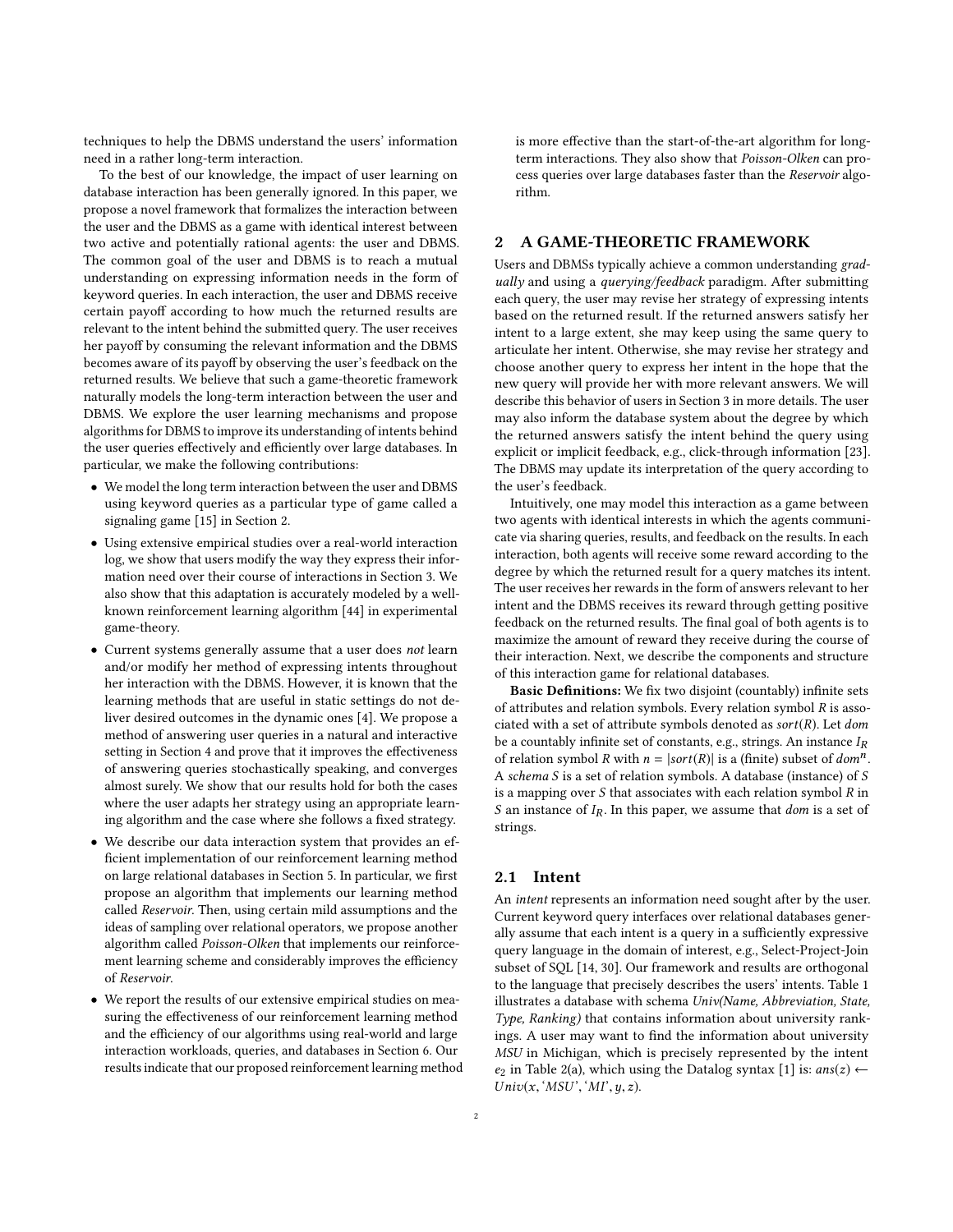### 2.2 Query

Users' articulations of their intents are queries. Many users do not know the formal query language, e.g., SQL, that precisely describes their intents. Thus, they may prefer to articulate their intents in languages that are easy-to-use, relatively less complex, and ambiguous such as keyword query language [\[14,](#page-12-0) [30\]](#page-12-2). In the proposed game-theoretic frameworks for database interaction, we assume that the user expresses her intents as keyword queries. More formally, we fix a countably infinite set of terms, i.e., keywords, T . A keyword query (query for short) is a nonempty (finite) set of terms in  $T$ . Consider the database instance in Table [1.](#page-2-0) Table [2](#page-2-1) depicts a set of intents and queries over this database. Suppose the user wants to find the information about Michigan State University in Michigan, i.e. the intent  $e_2$ . Because the user does not know any formal database query language and may not be sufficiently familiar with the content of the data, she may express intent  $e_2$  using  $q_2$ : 'MSU'.

Some users may know a formal database query language that is sufficiently expressive to represent their intents. Nevertheless, because they may not know precisely the content and schema of the database, their submitted queries may not always be the same as their intents [\[11,](#page-12-8) [32\]](#page-12-15). For example, a user may know how to write a SQL query. But, since she may not know the state abbreviation MI, she may articulate intent  $e_2$  as ans $(t) \leftarrow Univ(x, 'MSU', y, z, t),$ which is different from  $e_2$ . We plan to extend our framework for these scenarios in future work. But, in this paper, we assume that users articulate their intents as keyword queries.

### 2.3 User Strategy

The user strategy indicates the likelihood by which the user submits query  $q$  given that her intent is  $e$ . In practice, a user has finitely many intents and submits finitely many queries in a finite period of time. Hence, we assume that the sets of the user's intents and queries are finite. We index each user's intent and query by  $1 \le i \le m$ and  $1 \leq j \leq n$ , respectively. A user strategy, denoted as U, is a  $m \times n$  row-stochastic matrix from her intents to her queries. The matrix on the top of Table [3\(a\)](#page-2-2) depicts a user strategy using intents and queries in Table [2.](#page-2-1) According to this strategy, the user submits query  $q_2$  to express intents  $e_1$ ,  $e_2$ , and  $e_3$ .

| Table 1: A database instance of relation Univ |  |
|-----------------------------------------------|--|
|-----------------------------------------------|--|

<span id="page-2-0"></span>

| Name                         | Abbreviation | State | Type   | Rank |
|------------------------------|--------------|-------|--------|------|
| Missouri State University    | MSU          | МO    | public | 20   |
| Mississippi State University | MSU          | MS    | public | 22   |
| Murray State University      | <b>MSU</b>   | KY    | public | 14   |
| Michigan State University    | <b>MSU</b>   | MI    | public | 18   |

|  |                | <b>Table 2: Intents and Queries</b> |
|--|----------------|-------------------------------------|
|  | $2(a)$ Intents |                                     |

<span id="page-2-1"></span>

| Intent#        | Intent                                         |
|----------------|------------------------------------------------|
| e <sub>1</sub> | $ans(z) \leftarrow Univ(x, 'MSU', 'MS', y, z)$ |
| e <sub>2</sub> | $ans(z) \leftarrow Univ(x, 'MSU', 'MI', y, z)$ |
| $e_3$          | $ans(z) \leftarrow Univ(x, 'MSU', 'MO', y, z)$ |
|                | 2(b) Queries                                   |
|                | Query<br>Query#                                |
|                | 'MSU MI'<br>$q_1$                              |
|                | 'MSU'<br>$q_2$                                 |
|                |                                                |

<span id="page-2-2"></span>Table 3: Two strategy profiles over the intents and queries in Table [2.](#page-2-1) User and DBMS strategies at the top and bottom, respectively.

|                |                |       |       | 3(a) A strategy profile |                |                |       |       | 3(b) Another strategy profile |
|----------------|----------------|-------|-------|-------------------------|----------------|----------------|-------|-------|-------------------------------|
|                | 41             | q2    |       |                         |                | 91             | q2    |       |                               |
| e <sub>1</sub> |                |       |       |                         | e <sub>1</sub> | 0              |       |       |                               |
| e <sub>2</sub> | $\theta$       |       |       |                         | $e_2$          |                |       |       |                               |
| $e_3$          |                |       |       |                         | $e_3$          |                |       |       |                               |
|                | e <sub>1</sub> | $e_2$ | $e_3$ |                         |                | e <sub>1</sub> | $e_2$ | $e_3$ |                               |
| q1             | $\theta$       |       | 0     |                         | $q_1$          | 0              |       |       |                               |
| $q_2$          |                |       |       |                         | $q_2$          | 0.5            |       | 0.5   |                               |
|                |                |       |       |                         |                |                |       |       |                               |

#### <span id="page-2-3"></span>2.4 DBMS Strategy

The DBMS interprets queries to find the intents behind them. It usually interprets queries by mapping them to a subset of SQL [\[14,](#page-12-0) [26,](#page-12-16) [36\]](#page-12-17). Since the final goal of users is to see the result of applying the interpretation(s) on the underlying database, the DBMS runs its interpretation(s) over the database and returns its results. Moreover, since the user may not know SQL, suggesting possible SQL queries may not be useful. A DBMS may not exactly know the language that can express all users' intents. Current usable query interfaces, including keyword query systems, select a query language for the interpreted intents that is sufficiently complex to express many users' intents and is simple enough so that the interpretation and running its outcome(s) are done efficiently [\[14\]](#page-12-0). As an example consider current keyword query interfaces over relational databases [\[14\]](#page-12-0). Given constant  $v$  in database  $I$  and keyword w in keyword query q, let  $match(v, w)$  be a function that is true if  $w$  appears in  $v$  and false otherwise. A majority of keyword query interfaces interpret keyword queries as Select-Project-Join queries that have below certain number of joins and whose where clauses contain only conjunctions of match functions [\[26,](#page-12-16) [36\]](#page-12-17). Using a larger subset of SQL, e.g. the ones with more joins, makes it inefficient to perform the interpretation and run its outcomes. Given schema S, the interpretation language of the DBMS, denoted as L, is a subset of SQL over S. We precisely define L for our implementation of DBMS strategy in Section [5.](#page-7-0) To interpret a keyword query, the DBMS searches L for the SQL queries that represent the intent behind the query as accurately as possible.

Because users may be overwhelmed by the results of many interpretations, keyword query interfaces use a deterministic realvalued scoring function to rank their interpretations and deliver only the results of top- $k$  ones to the user [\[14\]](#page-12-0). It is known that such a deterministic approach may significantly limit the accuracy of interpreting queries in long-term interactions in which the information system utilizes user's feedback [\[3,](#page-12-18) [25,](#page-12-19) [49\]](#page-12-20). Because the DBMS shows only the result of interpretation(s) with the highest score(s) to the user, it receives feedback only on a small set of interpretations. Thus, its learning remains largely biased toward the initial set of highly ranked interpretations. For example, it may never learn that the intent behind a query is satisfied by an interpretation with a relatively low score according to the current scoring function.

To better leverage users feedback during the interaction, the DBMS must show the results of and get feedback on a sufficiently diverse set of interpretations [\[3,](#page-12-18) [25,](#page-12-19) [49\]](#page-12-20). Of course, the DBMS should ensure that this set of interpretations are relatively relevant to the query, otherwise the user may become discouraged and give up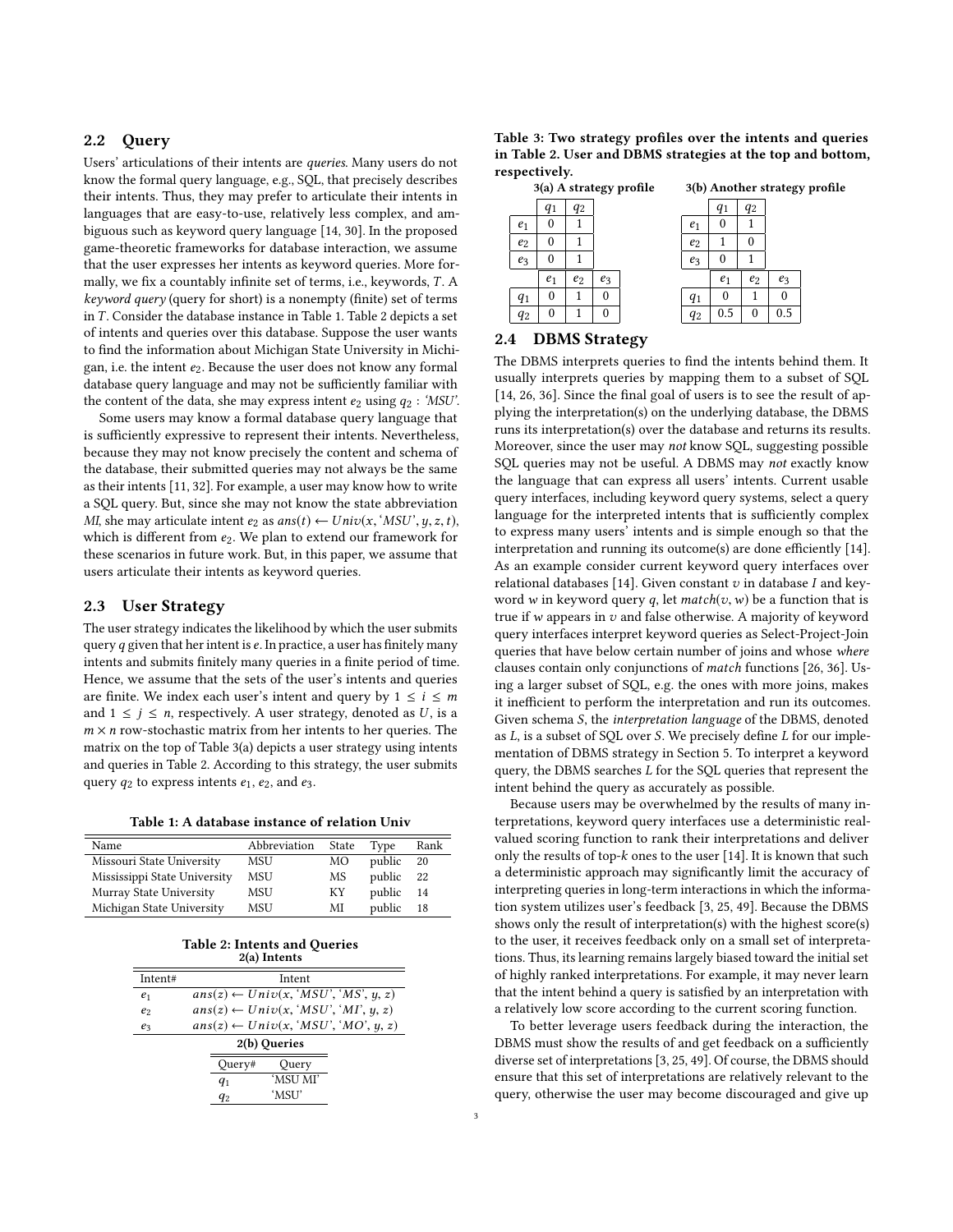querying. This dilemma is called the exploitation versus exploration trade-off. A DBMS that only exploits, returns top-ranked interpretations according to its scoring function. Hence, the DBMS may adopt a stochastic strategy to both exploit and explore: it randomly selects and shows the results of intents such that the ones with higher scores are chosen with larger probabilities [\[3,](#page-12-18) [25,](#page-12-19) [49\]](#page-12-20). In this approach, users are mostly shown results of interpretations that are relevant to their intents according to the current knowledge of the DBMS and provide feedback on a relatively diverse set of interpretations. More formally, given  $Q$  is a set of all keyword queries, the DBMS strategy  $D$  is a stochastic mapping from  $Q$  to L. To the best of our knowledge, to search L efficiently, current keyword query interfaces limit their search per query to a finite subset of L [\[14,](#page-12-0) [26,](#page-12-16) [36\]](#page-12-17). In this paper, we follow a similar approach and assume that D maps each query to only a finite subset of L. The matrix on the bottom of Table [3\(a\)](#page-2-2) depicts a DBMS strategy for the intents and queries in Table [2.](#page-2-1) Based on this strategy, the DBMS uses a exploitative strategy and always interprets query  $q_2$ as  $e_2$ . The matrix on the bottom of Table [3\(b\)](#page-2-2) depicts another DBMS strategy for the same set of intents and queries. In this example, DBMS uses a randomized strategy and does both exploitation and exploration. For instance, it explores  $e_1$  and  $e_2$  to answer  $q_2$  with equal probabilities, but it always returns  $e_2$  in the response to  $q_1$ .

#### 2.5 Interaction & Adaptation

The data interaction game is a repeated game with identical interest between two players, the user and the DBMS. At each round of the game, i.e., a single interaction, the user selects an intent according to the prior probability distribution  $\pi$ . She then picks the query q according to her strategy and submits it to the DBMS. The DBMS observes  $q$  and interprets  $q$  based on its strategy, and returns the results of the interpretation(s) on the underlying database to the user. The user provides some feedback on the returned tuples and informs the DBMS how relevant the tuples are to her intent. In this paper, we assume that the user informs the DBMS if some tuples satisfy the intent via some signal, e.g., selecting the tuple, in some interactions. The feedback signals may be noisy, e.g., a user may click on a tuple by mistake. Researchers have proposed models to accurately detect the informative signals [\[25\]](#page-12-19). Dealing with the issue of noisy signals is out of the scope of this paper.

The goal of both the user and the DBMS is to have as many satisfying tuples as possible in the returned tuples. Hence, both the user and the DBMS receive some payoff, i.e., reward, according to the degree by which the returned tuples match the intent. This payoff is measured based on the user feedback and using standard effectiveness metrics [\[37\]](#page-12-21). One example of such metrics is precision at  $k$ ,  $p@k$ , which is the fraction of relevant tuples in the top- $k$ returned tuples. At the end of each round, both the user and the DBMS receive a payoff equal to the value of the selected effectiveness metric for the returned result. We denote the payoff received by the players at each round of the game, i.e., a single interaction, for returning interpretation  $e_{\ell}$  for intent  $e_i$  as  $r(e_i, e_{\ell})$ . This payoff<br>is computed using the user's feedback on the result of interpretation  $\frac{1}{2}$  is computed using the user's feedback on the result of interpretation  $e_\ell$  over the underlying database.

Next, we compute the expected payoff of the players. Since DBMS strategy D maps each query to a finite set of interpretations, and the set of submitted queries by a user, or a population of users, is finite, the set of interpretations for all queries submitted by a user, denoted as  $L^s$ , is finite. Hence, we show the DBMS strategy for a user as an  $n \times o$  row-stochastic matrix from the set of the user's queries to the set of interpretations  $L^s$ . We index each interpretation in  $L^s$  by  $1 \leq k \leq 0$ . Each pair of the user and the DBMS strategy (*U*, D) is a  $1 \leq \ell \leq o$ . Each pair of the user and the DBMS strategy, (U,D), is a strategy profile. The expected payoff for both players with strategy profile  $(U,D)$  is as follows.

<span id="page-3-1"></span>
$$
u_r(U, D) = \sum_{i=1}^{m} \pi_i \sum_{j=1}^{n} U_{ij} \sum_{\ell=1}^{o} D_{j\ell} r(e_i, e_{\ell}),
$$
 (1)

The expected payoff reflects the degree by which the user and DBMS have reached a common language for communication. This value is high for the case in which the user knows which queries to pick to articulate her intents and the DBMS returns the results that satisfy the intents behind the user's queries. Hence, this function reflects the success of the communication and interaction. For example, given that all intents have equal prior probabilities, intuitively, the strategy profile in Table [3\(b\)](#page-2-2) shows a larger degree of mutual understanding between the players than the one in Table [3\(a\).](#page-2-2) This is reflected in their values of expected payoff as the expected payoffs of the former and latter are  $\frac{2}{3}$  and  $\frac{1}{3}$ , respectively. We note that the DBMS may not know the set of users' queries beforehand and does not compute the expected payoff directly. Instead, it uses query answering algorithms that leverage user feedback, such that the expected payoff improves over the course of several interactions as we will show in Section [4.](#page-5-0)

None of the players know the other player's strategy during the interaction. Given the information available to each player, it may modify its strategy at the end of each round (interaction). For example, the DBMS may reduce the probability of returning certain interpretations that has not received any positive feedback from the user in the previous rounds of the game. Let the user and DBMS strategy at round  $t \in \mathbb{N}$  of the game be  $U(t)$  and  $D(t)$ , respectively. In round  $t \in \mathbb{N}$  of the game, the user and DBMS have access to the information about their past interactions. The user has access to her sequence of intents, queries, and results, the DBMS knows the sequence of queries and results, and both players have access to the sequence of payoffs (*not* expected payoffs) up to round  $t - 1$ . It depends on the degree of rationality and abilities of the user and the DBMS how to leverage these pieces of information to improve the expected payoff of the game. For example, it may not be reasonable to assume that the user adopts a mechanism that requires instant access to the detailed information about her past interactions as it is not clear whether users can memorize this information for a longterm interaction. A data interaction game is represented as tuple  $(U(t), D(t), \pi, (e^u(t-1)), (q(t-1)), (e^d(t-1)), (r(t-1)))$  in which<br> $U(t)$  and  $D(t)$  are respectively the strategies of the user and DRMS  $U(t)$  and  $D(t)$  are respectively the strategies of the user and DBMS at round t,  $\pi$  is the prior probability of intents in U,  $(e^u(t-1))$  is the sequence of intents  $(e^{d}(t-1))$  is the sequence of quories  $(e^{d}(t-1))$ sequence of intents,  $(q(t-1))$  is the sequence of queries,  $(e^d(t-1))$ <br>is the sequence of interpretations, and  $(r(t-1))$  is the sequence is the sequence of interpretations, and  $(r(t-1))$  is the sequence of payoffs up to time t. Table [4](#page-4-0) contains the notation and concept definitions introduced in this section for future reference.

### <span id="page-3-0"></span>3 USER LEARNING MECHANISM

It is well established that humans show reinforcement behavior in learning [\[40,](#page-12-22) [46\]](#page-12-23). Many lab studies with human subjects conclude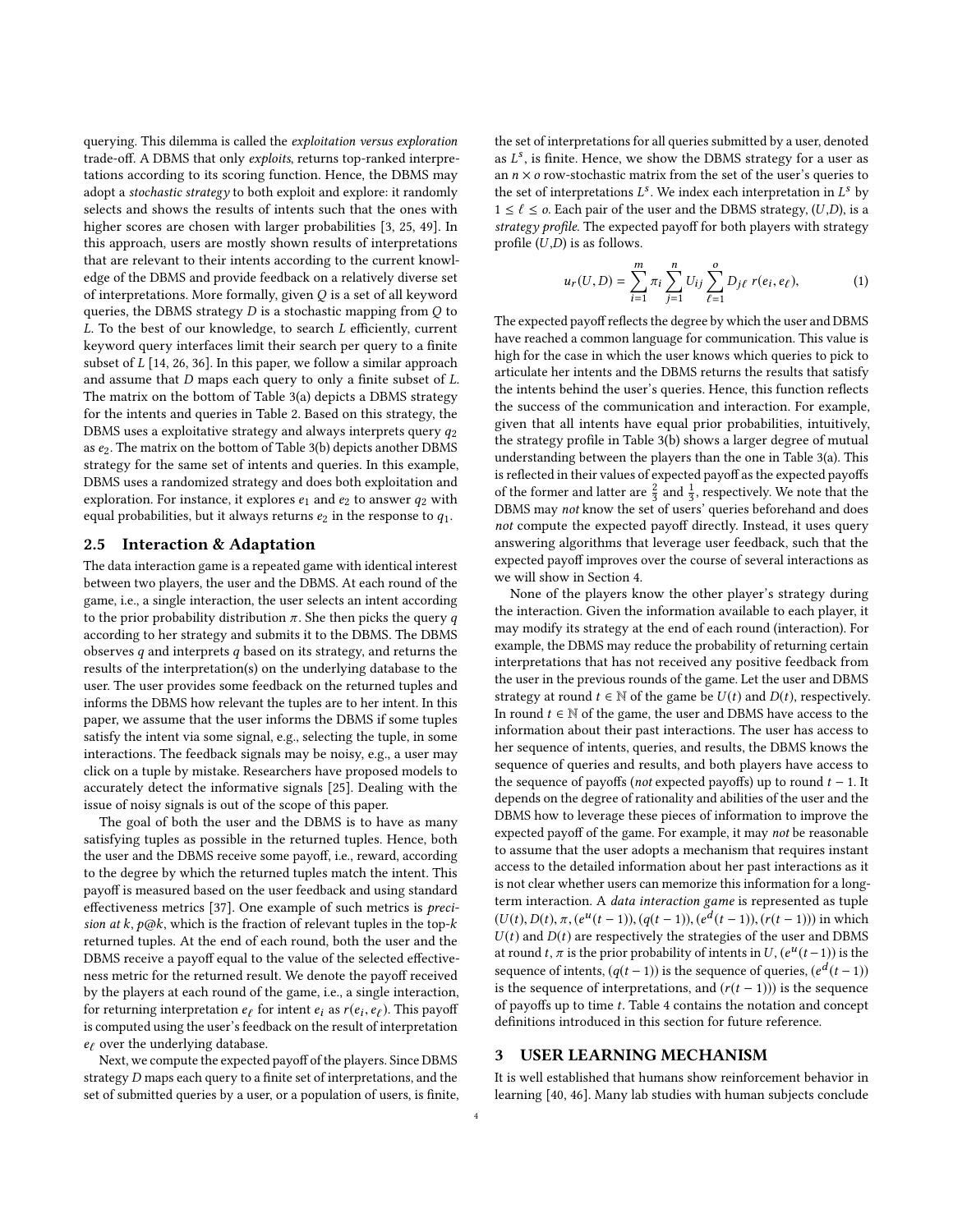<span id="page-4-0"></span>

| Table 4: Summary of the notations used in the model. |  |  |
|------------------------------------------------------|--|--|
|------------------------------------------------------|--|--|

| Notation         | Definition                                               |  |  |
|------------------|----------------------------------------------------------|--|--|
| $e_i$            | A user's intent                                          |  |  |
| $q_i$            | A query submitted by the user                            |  |  |
| $\pi_i$          | The prior probability that the user queries for $e_i$    |  |  |
| $r(e_i, e_\ell)$ | The reward when the user looks for $e_i$ and the DBMS    |  |  |
|                  | returns e <sub>f</sub>                                   |  |  |
| U                | The user strategy                                        |  |  |
| $U_{ij}$         | The probability that user submits $q_i$ for intent $e_i$ |  |  |
| D                | The DBMS strategy                                        |  |  |
| $D_{j\ell}$      | The probability that DBMS intent $e_f$ for query $q_i$   |  |  |
| (U,D)            | A strategy profile                                       |  |  |
| $u_r(U,D)$       | The expected payoff of the strategy profile $(U, D)$     |  |  |
|                  | computed using reward metric $r$ based to Equation 1     |  |  |
|                  |                                                          |  |  |

that one can model human learning using reinforcement learning models [\[40,](#page-12-22) [46\]](#page-12-23). The exact reinforcement learning method used by a person, however, may vary based on her capabilities and the task at hand. We have performed an empirical study of a real-world interaction log to find the reinforcement learning method(s) that best explain the mechanism by which users adapt their strategies during interaction with a DBMS.

### 3.1 Reinforcement Learning Methods

To provide a comprehensive comparison, we evaluate six reinforcement learning methods used to model human learning in experimental game theory and/or Human Computer Interaction (HCI) [\[9,](#page-12-24) [44\]](#page-12-12). These methods mainly vary based on 1) the degree by which the user considers past interactions when computing future strategies, 2) how they update the user strategy, and 3) the rate by which they update the user strategy. Win-Keep/Lose-Randomize keeps a query with non-zero reward in past interactions for an intent. If such a query does not exist, it picks a query randomly. Latest-Reward reinforces the probability of using a query to express an intent based on the most recent reward of the query to convey the intent. Bush and Mosteller's and Cross's models increases (decreases) the probability of using a query based its past success (failures) of expressing an intent. A query is successful if it delivers a reward more than a given threshold, e.g., zero. Roth and Erev's model uses the aggregated reward from past interactions to compute the probability by which a query is used. Roth and Erev's modified model is similar to Roth and Erev's model, with an additional parameter that determines to what extent the user *forgets* the reward received for a query in past interactions. The details of algorithms are in Appendix [A.](#page-12-25)

#### <span id="page-4-2"></span>3.2 Empirical Analysis

3.2.1 Interaction Logs. We use an anonymized Yahoo! interaction log for our empirical study, which consists of queries submitted to a Yahoo! search engine in July 2010 [\[50\]](#page-12-26). Each record in the log consists of a time stamp, user cookie id, submitted query, the top 10 results displayed to the user, and the positions of the user clicks on the returned answers. Generally speaking, typical users of Yahoo! are normal users who may not know advanced concepts, such as formal query language and schema, and use keyword queries to find their desired information. Yahoo! may generally use a combination of structured and unstructured datasets to satisfy users'

intents. Nevertheless, as normal users are not aware of the existence of schema and mainly rely on the content of the returned answers to (re)formulate their queries, we expect that the users' learning mechanisms over this dataset closely resemble their learning mechanisms over structured data. We have used three different contiguous subsamples of this log whose information is shown in Table [5.](#page-4-1) The duration of each subsample is the time between the time-stamp of the first and last interaction records. Because we would like to specifically look at the users that exhibit some learning throughout their interaction, we have collected only the interactions in which a user submits at least two different queries to express the same intent. The records of the 8H-interaction sample appear at the beginning of the the 43H-interaction sample, which themselves appear at the beginning of the 101H-interaction sample.

3.2.2 Intent & Reward. Accompanying the interaction log is a set of relevance judgment scores for each query and result pair. Each relevance judgment score is a value between 0 and 4 and shows the degree of relevance of the result to the query, with 0 meaning not relevant at all and 4 meaning the most relevant result. We define the intent behind each query as the set of results with non-zero relevance scores. We use the standard ranking quality metric NDCG for the returned results of a query as the reward in each interaction as it models different levels of relevance [\[37\]](#page-12-21). The value of NDCG is between 0 and 1 and it is 1 for the most effective list.

Table 5: Subsamples of Yahoo! interaction log

<span id="page-4-1"></span>

| Duration   | #Interactions        | #Users      | #Oueries        | #Interest     |
|------------|----------------------|-------------|-----------------|---------------|
| $~\sim$ 8H | 622                  | 2.72        | 111             | 62            |
| ~143H      | 12323                | 4056        | 341             | 151           |
| ~101H      | 195468               | 79516       | 13976           | 4829          |
| 2 7 2      | Daramatar Ectimation | Samo modolc | $\sim$ $\alpha$ | ່າລວດ<br>cmod |

3.2.3 Parameter Estimation. Some models, e.g., Cross's model, have some parameters that need to be trained. We have used a set of 5,000 records that appear in the interaction log immediately before the first subsample of Table [5](#page-4-1) and found the optimal values for those parameters using grid search and the sum of squared errors.

3.2.4 Training & Testing. We train and test a single user strategy over each subsample and model, which represents the strategy of the user population in each subsample. The user strategy in each model is initialized with a uniform distribution, so that all queries are equally likely to be used for an intent. After estimating parameters, we train the user strategy using each model over 90% of the total number of records in each selected subsample in the order by which the records appear in the interaction log. We use the value of NDCG as reward for the models that use rewards to update the user strategy after each interaction. We then test the accuracy of the prediction of using a query to express an intent for each model over the remaining 10% of each subsample using the user strategy computed at the end of the training phase. Each intent is conveyed using only a single query in the testing portions of our subsamples. Hence, no learning is done in the testing phase and we do not update the user strategies. We report the mean squared errors over all intents in the testing phase for each subsample and model in Figure [1.](#page-5-1) A lower mean squared error implies that the model more accurately represents the users' learning method. We have excluded the Latest Reward results from the figure as they are an order of magnitude worse than the others.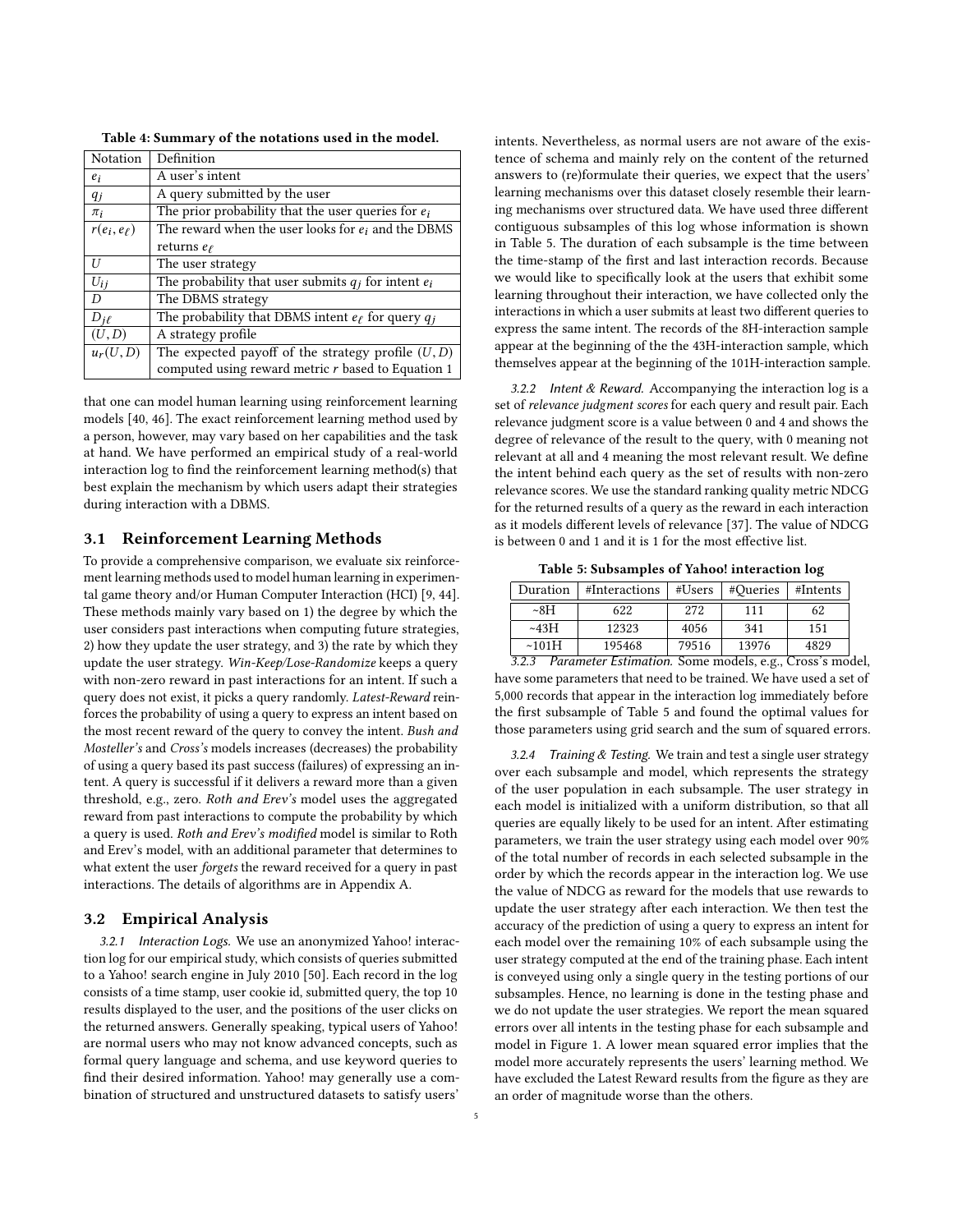<span id="page-5-1"></span>

Figure 1: Accuracies of learning over the subsamples of Table [5](#page-4-1)

3.2.5 Results. Win-Keep/Lose-Randomize performs surprisingly more accurate than other methods for the 8H-interaction subsample. It indicates that in short-term and/or beginning of their interactions, users may not have enough interactions to leverage a more complex learning scheme and use a rather simple mechanism to update their strategies. Both Roth and Erev's methods use the accumulated reward values to adjust the user strategy gradually. Hence, they cannot precisely model user learning over a rather short interaction and are less accurate than relatively more aggressive learning models such as Bush and Mosteller's and Cross's over this subsample. Both Roth and Erev's deliver the same result and outperform other methods in the 43-H and 101-H subsamples. Win-Keep/Lose-Randomize is the least accurate method over these subsamples. Since larger subsamples provide more training data, the predication accuracy of all models improves as the interaction subsamples becomes larger. The learned value for the forget parameter in the Roth and Erev's modified model is very small and close to zero in our experiments, therefore, it generally acts like the Roth and Erev's model.

Long-term communications between users and DBMS may include multiple sessions. Since Yahoo! query workload contains the time stamps and user ids of each interaction, we have been able to extract the starting and ending times of each session. Our results indicate that as long as the user and DBMS communicate over sufficiently many of interactions, e.g., about 10k for Yahoo! query workload, the users follow the Roth and Erev's model of learning. Given that the communication of the user and DBMS involve sufficiently many interactions, we have not observed any difference in the mechanism by which users learn based on the numbers of sessions in the user and DBMS communication.

3.2.6 Conclusion. Our analysis indicates that users show a substantially intelligent behavior when adopting and modifying their strategies over relatively medium and long-term interactions. They leverage their past interactions and their outcomes, i.e., have an effective long-term memory. This behavior is most accurately modeled using Roth and Erev's model. Hence, in the rest of the paper, we set the user learning method to this model.

#### <span id="page-5-0"></span>4 LEARNING ALGORITHM FOR DBMS

Current systems generally assume that a user does not learn and/or modify her method of expressing intents throughout her interaction with the DBMS. However, it is known that the learning methods that are useful in static settings do not deliver desired outcomes in the dynamic ones [\[4\]](#page-12-13). Moreover, it has been shown that if the players do not use the right learning algorithms in games with identical interests, the game and its payoff may not converge to any desired states [\[45\]](#page-12-27). Thus, choosing the correct learning mechanism for the DBMS is crucial to improve the payoff and converge to a desired state. The following algorithmic questions are of interest:

- i. How can a DBMS learn or adapt to a user's strategy?
- ii. Mathematically, is a given learning algorithm effective?
- iii. What would be the asymptotic behavior of a given learning algorithm?

Here, we address the first and the second questions above. Dealing with the third question is far beyond the scope and space of this paper. A summary of the notations introduced in Section [2](#page-1-0) and used in this section can be found in Table [4.](#page-4-0)

### <span id="page-5-2"></span>4.1 DBMS Reinforcement Learning

We adopt Roth and Erev's learning method for adaptation of the DBMS strategy, with a slight modification. The original Roth and Erev method considers only a single action space. In our work, this would translate to having only a single query. Instead we extend this such that each query has its own action space or set of possible intents. The adaptation happens over discrete time  $t = 0, 1, 2, 3, \ldots$ instances where t denotes the tth interaction of the user and the DBMS. We refer to t simply as the iteration of the learning rule. For simplicity of notation, we refer to intent  $e_i$  and result  $s_f$  as intent i and  $\ell$ , respectively, in the rest of the paper. Hence, we may rewrite the expected payoff for both user and DBMS as:

$$
u_r(U, D) = \sum_{i=1}^m \pi_i \sum_{j=1}^n U_{ij} \sum_{\ell=1}^o D_{j\ell} r_{i\ell},
$$

where  $r : [m] \times [o] \rightarrow \mathbb{R}^+$  is the effectiveness measure between<br>the intent i and the result i.e. decoded intent f. With this the the intent  $i$  and the result, i.e., decoded intent  $\ell$ . With this, the reinforcement learning mechanism for the DBMS adaptation is as follows.

- a. Let  $R(0) > 0$  be an  $n \times o$  initial reward matrix whose entries are strictly positive.
- b. Let  $D(0)$  be the initial DBMS strategy with  $D_{j\ell}(0) = \frac{R_{j\ell}(0)}{\sum_{\ell=1}^{o} R_{j\ell}(0)} > 0$  for all  $i \in [n]$  and  $\ell \in [o]$ 0 for all  $j \in [n]$  and  $\ell \in [o]$ .
- c. For iterations  $t = 1, 2, \ldots$ , do
	- i. If the user's query at time t is  $q(t)$ , DBMS returns a result  $E(t) \in E$  with probability:

$$
P(E(t) = i' | q(t)) = D_{q(t)i'}(t).
$$

ii. User gives a reward  $r_{ii'}$  given that *i* is the intent of the user at time *t*. Note that the reward denends both on the intent *i* at time  $t$ . Note that the reward depends both on the intent  $i$ at time  $t$  and the result  $i'$ . Then, set

$$
R_{j\ell}(t+1) = \begin{cases} R_{j\ell}(t) + r_{i\ell} & \text{if } j = q(t) \text{ and } \ell = i' \\ R_{j\ell}(t) & \text{otherwise} \end{cases}
$$
 (2)

iii. Update the DBMS strategy by

$$
D_{ji}(t+1) = \frac{R_{ji}(t+1)}{\sum_{\ell=1}^{0} R_{j\ell}(t+1)},
$$
\n(3)

for all  $j \in [n]$  and  $i \in [o]$ .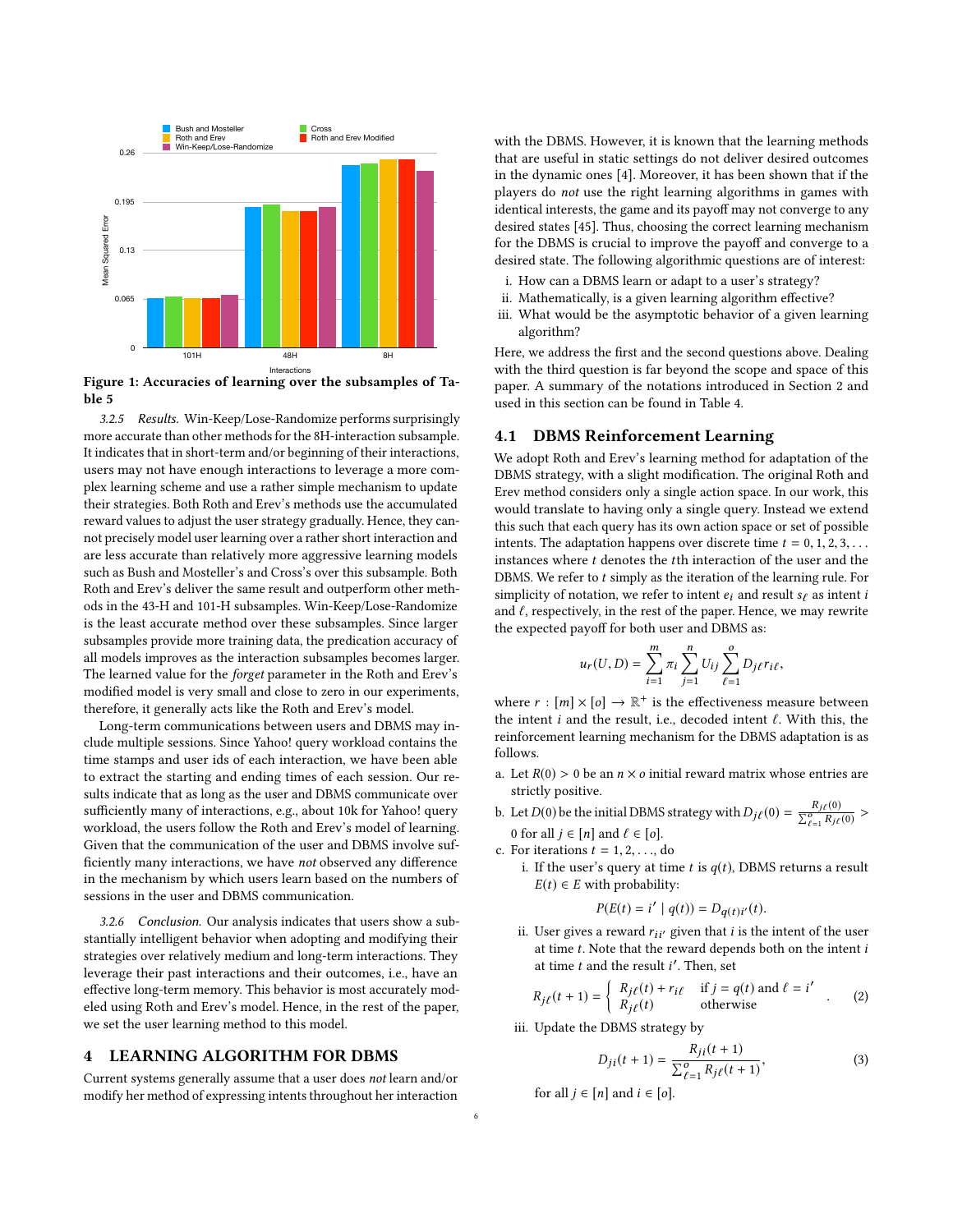In the above algorithm  $R(t)$  is simply the reward matrix at time t. One may use an available offline scoring function, e.g. [\[11,](#page-12-8) [26\]](#page-12-16), to compute the initial reward  $R(0)$  which possibly leads to an intuitive and relatively effective initial point for the learning process [\[49\]](#page-12-20).

### 4.2 Analysis of the Learning Rule

We show in Section [3](#page-3-0) that users modify their strategies in data interactions. Nevertheless, ideally, one would like to use a learning mechanism for the DBMS that accurately discovers the intents behind users' queries whether or not the users modify their strategies, as it is not certain that all users will always modify their strategies. Also, in some relevant applications, the user's learning is happening in a much slower time-scale compared to the learning of the DBMS. So, one can assume that the user's strategy is fixed compared to the time-scale of the DBMS adaptation. Therefore, first, we consider the case that the user is not adapting her strategy, i.e., she has a fixed strategy during the interaction. Then, we consider the case that the user's strategy is adapting to the DBMS's strategy but perhaps on a slower time-scale in Section [4.3.](#page-6-0)

We provide an analysis of the reinforcement mechanism provided above and will show that, statistically speaking, the adaptation rule leads to improvement of the interaction effectiveness. To simplify our analysis, we assume that the user gives feedback only on one result in the returned list of answers. Hence, we assume that the cardinality of the returned list of answers is 1. For the analysis of the learning mechanism in Section [4](#page-5-0) and for simplification, denote

$$
u(t) := u_r(U, D(t)),\tag{4}
$$

for an effectiveness measure r as  $u_r$  is defined in [\(1\)](#page-3-1).

We recall that a random process  $\{X(t)\}\$ is a submartingale [\[19\]](#page-12-28) if it is absolutely integrable (i.e.  $E(|X(t)|) < \infty$  for all t) and

$$
E(X(t+1) | \mathcal{F}_t) \ge X(t),
$$

where  $\mathcal{F}_t$  is the history or  $\sigma$ -algebra generated by  $X_1, \ldots, X_t^1$  $X_1, \ldots, X_t^1$  $X_1, \ldots, X_t^1$ . In other words, a process  $\{Y(t)\}$  is a sub-martingale if the expected other words, a process  $\{X(t)\}\$ is a sub-martingale if the expected value of  $X(t + 1)$  given the history  $X(t), X(t - 1), \ldots, X(0)$ , is not strictly less than the value of  $X(t)$ . Note that submartingales are nothing but the stochastic counterparts of monotonically increasing sequences. As in the case of bounded (from above) monotonically increasing sequences, submartingales pose the same property, i.e. any submartingale  $\{X(t)\}$  with  $E(|X(t)|) < B$  for some  $B \in \mathbb{R}^+$  and  $B|t > 0$  is convergent almost surely i.e.  $\lim_{x \to 0^+} X(t)$  exists almost all  $t \geq 0$  is convergent almost surely, i.e.  $\lim_{t\to\infty} X(t)$  exists almost surely.

The main result in this section is that the sequence of the utilities  ${u(t)}$  (which is indeed a stochastic process as  ${D(t)}$  is a stochastic process) defined by [\(4\)](#page-6-2) is a submartignale when the reinforcement learning rule in Section [4](#page-5-0) is utilized. As a result the proposed reinforcement learning rule stochastically improves the efficiency of communication between the DBMS and the user. More importantly, this holds for an arbitrary reward/effectiveness measure r. This is rather a very strong result as the algorithm is robust to the choice of the reward mechanism.

To show this, we discuss an intermediate result. For simplicity of notation, we fix the time  $t$  and we use superscript  $+$  to denote variables at time  $(t + 1)$  and drop the dependencies at time t for variables depending on time t.

<span id="page-6-3"></span>LEMMA 4.1. For any  $\ell \in [m]$  and  $j \in [n]$ , we have

$$
E(D_{j\ell}^+ \mid \mathcal{F}_t) - D_{j\ell}
$$
  
=  $D_{j\ell} \cdot \sum_{i=1}^m \pi_i U_{ij} \left( \frac{r_{i\ell}}{\bar{R}_j + r_{i\ell}} - \sum_{\ell'=1}^o D_{j\ell'} \frac{r_{i\ell'}}{\bar{R}_j + r_{i\ell'}} \right),$ 

where  $\bar{R}_j = \sum_{\ell'=1}^o R_{j\ell'}$ .

ℓ To show the main result, we use the following result in martingale theory.

<span id="page-6-5"></span>THEOREM 4.2. [\[43\]](#page-12-29) A random process  $\{X(t)\}\$ converges almost surely if  $X(t)$  is bounded, i.e.,  $E(|X(t)|) < B$  for some  $B \in \mathbb{R}^+$  and all  $t > 0$  and  $t \geq 0$  and

$$
E(X(t+1)|\mathcal{F}_t) \ge X(t) - \beta(t)
$$
\n(5)

where  $\beta(t) \ge 0$  is a summable sequence almost surely, i.e.,  $\sum_t \beta(t) < \infty$  with probability 1  $\infty$  with probability 1.

Using Lemma [4.1](#page-6-3) and the above result, we show that up to a summable disturbance, the proposed learning mechanism is stochastically improving.

<span id="page-6-4"></span>THEOREM 4.3. Let  $\{u(t)\}\,$  be the sequence given by [\(4\)](#page-6-2). Then,

$$
E(u(t+1 \mid \mathcal{F}_t) \ge E(u(t) \mid \mathcal{F}_t) - \beta(t),
$$

<span id="page-6-2"></span>for some non-negative random process  $\{\beta(t)\}\$  that is summable (i.e.  $\sum_{t=0}^{\infty} \beta(t) < \infty$  almost surely). Hence, {u(t)} converges almost surely.

The above result implies that the effectiveness of the DBMS, stochastically speaking, increases as time progresses when the learning rule in Section [4](#page-5-0) is utilized. Not only that, but this property is true for cases where the feedback is not simply a 0/1 value, e.g., the selected answer may be partially relevant to the desired intent. This is indeed a desirable property for any DBMS learning scheme.

### <span id="page-6-0"></span>4.3 User and DBMS Adaptations

We also consider the case that the user also adapts to the DBMS's strategy. At the first glance, it may seem that if the DBMS adapts using a reasonable learning mechanism, the user's adaptation can only result in a more effective interaction as both players have identical interests. Nevertheless, it is known from the research in algorithmic game theory that in certain two-player games with identical interest in which both players adapt their strategies to improve their payoff, well-known learning methods do not converge to any (desired) stable state and cycle among several unstable states [\[17,](#page-12-9) [45\]](#page-12-27). Here, we focus on the identity similarity measure, i.e. we assume that  $m = o$  and the user gives a boolean feedback:

$$
r_{i\ell} = \begin{cases} 1 & \text{if } i = \ell, \\ 0 & \text{otherwise} \end{cases}.
$$

In this case, we assume that the user adapts to the DBMS strategy at time steps  $0 < t_1 < \cdots < t_k < \cdots$  and in those time-steps the DBMS is not adapting as there is no reason to assume the synchronicity between the user and the DBMS. The reinforcement learning mechanism for the user is as follows:

a. Let  $S(0) > 0$  be an  $m \times n$  reward matrix whose entries are strictly positive.

<span id="page-6-1"></span><sup>&</sup>lt;sup>1</sup>In this case, simply we have  $E(X(t + 1) | \mathcal{F}_t) = E(X(t + 1) | X(t), \dots, X(1)).$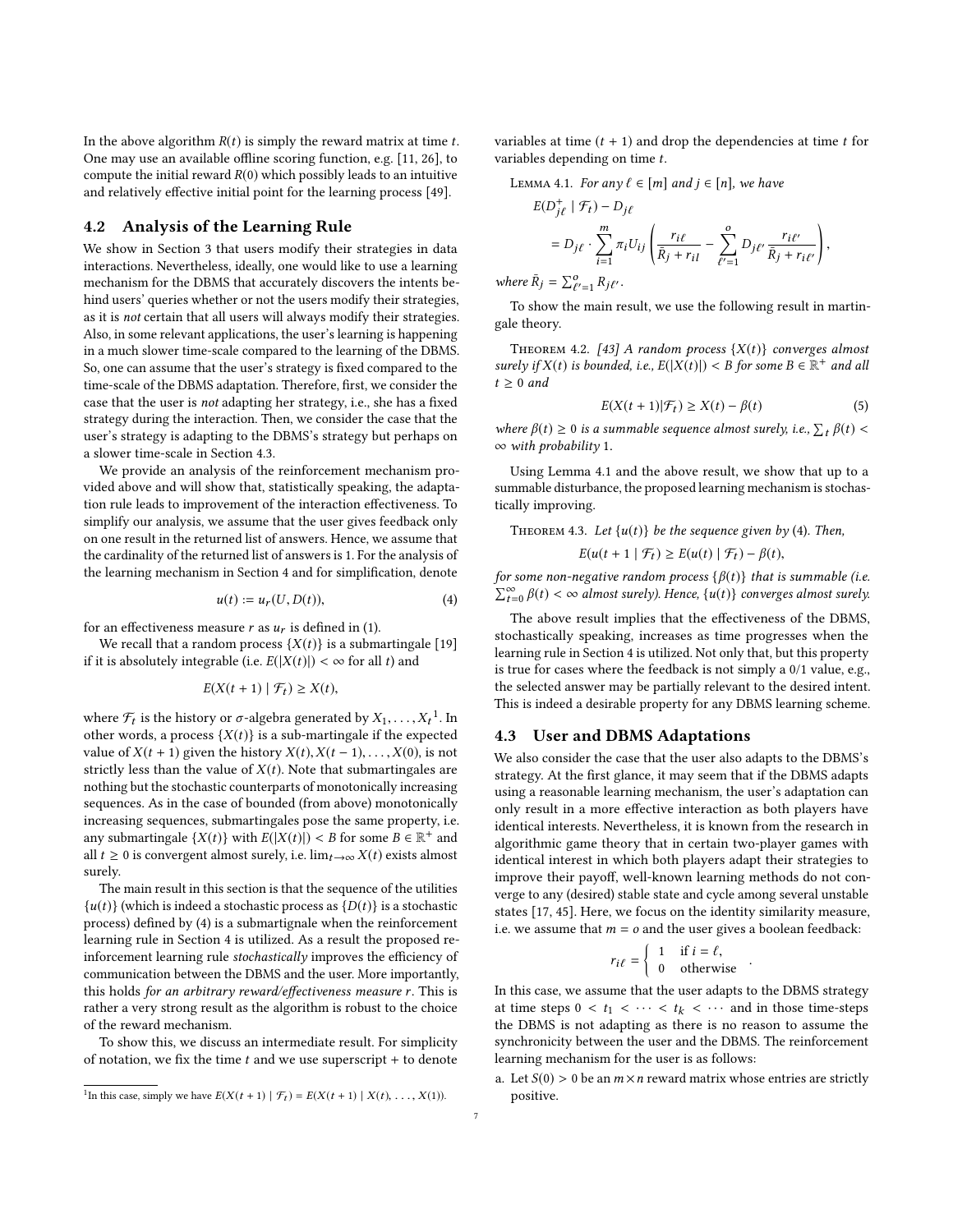b. Let  $U(0)$  be the initial user's strategy with

$$
U_{ij}(0) = \frac{S_{ij}(0)}{\sum_{j'=1}^{n} S_{ij'}(0)}
$$

for all  $i \in [m]$  and  $j \in [n]$  and let  $U(t_k) = U(t_k - 1) = \cdots = U(t_{k-1} + 1)$  for all k  $U(t_{k-1} + 1)$  for all k.

- c. For all  $k \geq 1$ , do the following:
	- i. The user picks a random intent  $t \in [m]$  with probability quently selects a query  $j \in [n]$  with probability  $\pi_i$  (independent of the earlier choices of intent) and subse-

$$
P(q(t_k) = j \mid i(t_k) = i) = U_{ij}(t_k).
$$

ii. The DBMS uses the current strategy  $D(t_k)$  and interpret the query by the intent  $i'(t) - i'$  with probability query by the intent  $i'(t) = i'$  with probability

$$
P(i'(t_k) = i' | q(t_k) = j) = D_{ji'}(t_k).
$$

iii. User gives a reward 1 if  $i = i'$  and otherwise, gives no<br>rewarde i.e. rewards, i.e.

$$
S_{ij}^{+} = \begin{cases} S_{ij}(t_k) + 1 & \text{if } j = q(t_k) \text{ and } i(t_k) = i'(t_k) \\ S_{ij}(t_k) & \text{otherwise} \end{cases}
$$

where  $S_{ij}^+ = S_{ij}(t_k + 1)$ .<br>Undate the user's strate

iv. Update the user's strategy by

$$
U_{ij}(t_k + 1) = \frac{S_{ij}(t_k + 1)}{\sum_{j'=1}^{n} S_{ij'}(t_k + 1)},
$$
\n(6)

for all  $i \in [m]$  and  $j \in [n]$ .

In the above scheme  $S(t)$  is the reward matrix at time t for the user.

Next, we provide an analysis of the reinforcement mechanism provided above and will show that, statistically speaking, our proposed adaptation rule for DBMS, even when the user adapts, leads to improvement of the effectiveness of the interaction. With a slight abuse of notation, let

$$
u(t) := u_r(U, D(t)) = u_r(U(t), D(t)),
$$
\n(7)

for an effectiveness measure r as  $u_r$  is defined in [\(1\)](#page-3-1).

LEMMA 4.4. Let  $t = t_k$  for some  $k \in \mathbb{N}$ . Then, for any  $i \in [m]$  and  $[n]$  $j \in [n]$ , we have

$$
E(U_{ij}^+ \mid \mathcal{F}_t) - U_{ij} = \frac{\pi_i U_{ij}}{\sum_{\ell=1}^n S_{i\ell} + 1} (D_{ji} - u^i(t))
$$
 (8)

where

$$
u^{i}(t) = \sum_{j=1}^{n} U_{ij}(t)D_{ji}(t).
$$

Using Lemma [4.4,](#page-7-1) we show that the process  $\{u(t)\}\$ is a sub-martingale.

<span id="page-7-5"></span>THEOREM 4.5. Let  $t = t_k$  for some  $k \in \mathbb{N}$ . Then, we have

$$
E(u(t+1) | \mathcal{F}_t) - u(t) \ge 0
$$
 (9)

where  $u(t)$  is given by [\(7\)](#page-7-2).

<span id="page-7-6"></span>COROLLARY 4.6. The sequence  $\{u(t)\}\$  given by [\(4\)](#page-6-2) converges almost surely.

The authors in [\[27\]](#page-12-30) have also analyzed the effectiveness of a 2-player signaling game in which both players use Roth and Erev's model for learning. However, they assume that both players learn at the same time-scale. Our result in this section holds for the case where users and DBMS learn at different time-scales, which may arguably be the dominant case in our setting as generally users may learn in a much slower time-scale compared to the DBMS.

# <span id="page-7-0"></span>5 EFFICIENT QUERY ANSWERING OVER RELATIONAL DATABASES

An efficient implementation of the algorithm proposed in Section [4](#page-5-0) over large relational databases poses two challenges. First, since the set of possible interpretations and their results for a given query is enormous, one has to find efficient ways of maintaining users' reinforcements and updating DBMS strategy. Second, keyword and other usable query interfaces over databases normally return the top-k tuples according to some scoring functions [\[14,](#page-12-0) [26\]](#page-12-16). Due to a series of seminal works by database researchers [\[22\]](#page-12-31), there are efficient algorithms to find such a list of answers. Nevertheless, our reinforcement learning algorithm uses a randomized semantic for answering algorithms in which candidate tuples are associated a probability for each query that reflects the likelihood by which it satisfies the intent behind the query. The tuples must be returned randomly according to their associated probabilities. Using (weighted) sampling to answer SQL queries with aggregation functions approximately and efficiently is an active research area [\[12,](#page-12-32) [29\]](#page-12-1). However, there has not been any attempt on using a randomized strategy to answer so-called point queries over relational data and achieve a balanced exploitation-exploration trade-off efficiently.

### <span id="page-7-4"></span>5.1 Maintaining DBMS Strategy

<span id="page-7-3"></span><span id="page-7-2"></span>5.1.1 Keyword Query Interface. We use the current architecture of keyword query interfaces over relational databases that directly use schema information to interpret the input keyword query [\[14\]](#page-12-0). A notable example of such systems is IR-Style [\[26\]](#page-12-16). As it is mentioned in Section [2.4,](#page-2-3) given a keyword query, these systems translate the input query to a Select-Project-Join query whose where clause contains function match. The results of these interpretations are computed, scored according to some ranking function, and are returned to the user. We provide an overview of the basic concepts of such a system. We refer the reader to [\[14,](#page-12-0) [26\]](#page-12-16) for more explanation.

<span id="page-7-1"></span>Tuple-set: Given keyword query  $q$ , a tuple-set is a set of tuples in a base relation that contain some terms in  $q$ . After receiving  $q$ , the query interface uses an inverted index to compute a set of tuplesets. For instance, consider a database of products with relations Product(pid, name), Customer(cid, name), and ProductCustomer(pid, cid) where pid and cid are numeric strings. Given query iMac John, the query interface returns a tuple-set from Product and a tupleset from Customer that match at least one term in the query. The query interface may also use a scoring function, e.g., traditional TF-IDF text matching score, to measure how exactly each tuple in a tuple-set matches some terms in q.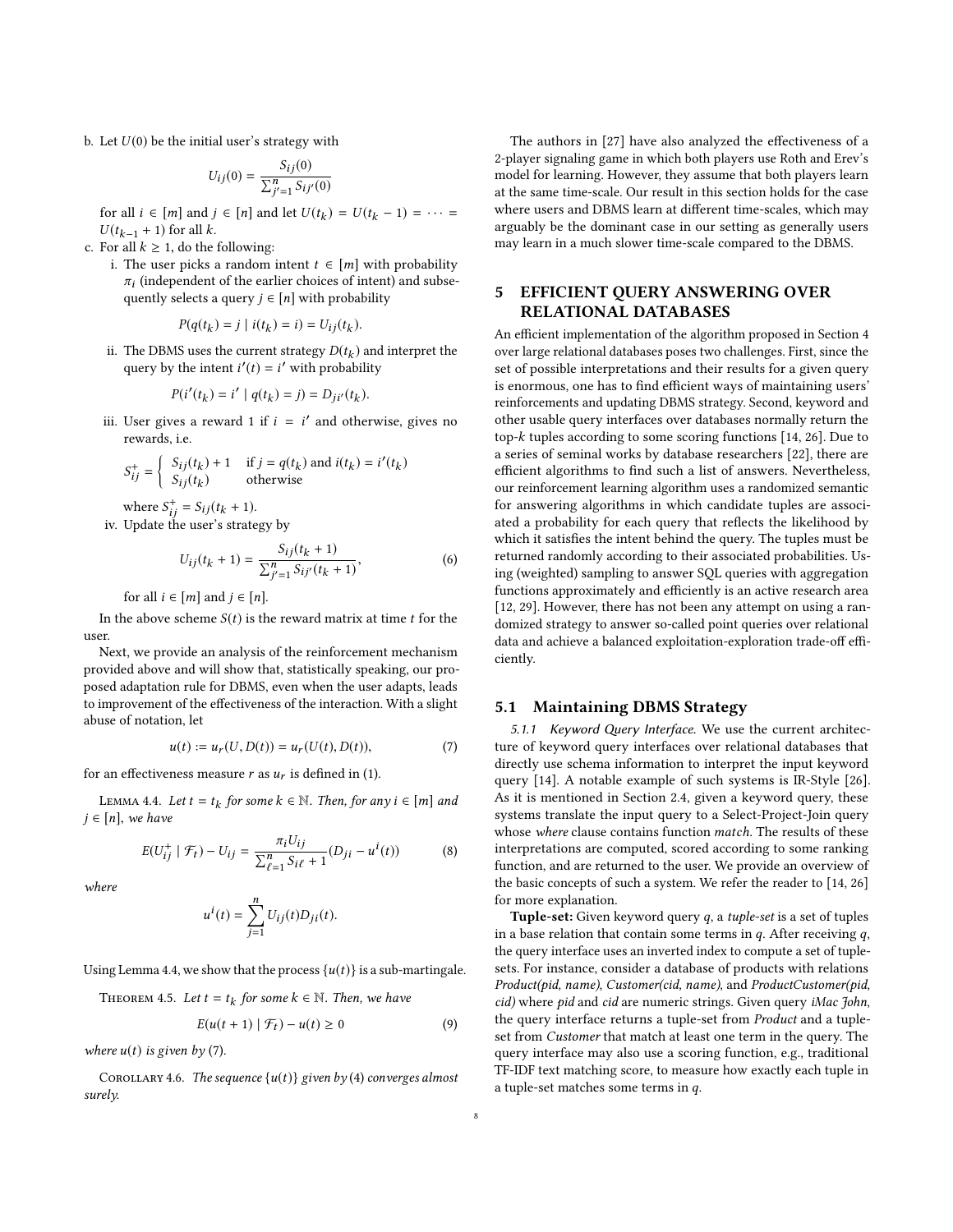Candidate Network: A candidate network is a join expression that connects the tuple-sets via primary key-foreign key relationships. A candidate network joins the tuples in different tuple-sets and produces joint tuples that contain the terms in the input keyword query. One may consider the candidate network as a join tree expression whose leafs are tuple-sets. For instance, one candidate network for the aforementioned database of products is  $Product \approx$  $ProductCustomer \approx Customer$ . To connect tuple-sets via primary key-foreign key links, a candidate network may include base relations whose tuples may not contain any term in the query, e.g., ProductCustomer in the preceding example. Given a set of tuple-sets, the query interface uses the schema of the database and progressively generates candidate networks that can join the tuple-sets. For efficiency considerations, keyword query interfaces limit the number of relations in a candidate network to be lower than a given threshold. For each candidate network, the query interface runs a SQL query and return its results to the users.There are algorithms to reduce the running time of this stage, e.g., run only the SQL queries guaranteed to produce top-k tuples [\[26\]](#page-12-16). Keyword query interfaces normally compute the score of joint tuples by summing up the scores of their constructing tuples multiplied by the inverse of the number of relations in the candidate network to penalize long joins. We use the same scoring scheme. We also consider each (joint) tuple to be candidate answer to the query if it contains at least one term in the query.

5.1.2 Managing Reinforcements. The aforementioned keyword query interface implements a basic DBMS strategy of mapping queries to results but it does not leverage users' feedback and adopts a deterministic strategy without any exploration. A naive way to record users' reinforcement is to maintain a mapping from queries to tuples and directly record the reinforcements applied to each pair of query and tuple. In this method, the DBMS has to maintain the list of all submitted queries and returned tuples. Because many returned tuples are the joint tuples produced by candidate networks, it will take an enormous amount of space and is inefficient to update. Hence, instead of recording reinforcements directly for each pair of query and tuple, we construct some features for queries and tuples and maintain the reinforcement in the constructed feature space. More precisely, we construct and maintain a set of n-gram features for each attribute value in the base relations and each input query. N-grams are contiguous sequences of terms in a text and are widely used in text analytics and retrieval [\[37\]](#page-12-21). In our implementation, we use up to 3-gram features to model the challenges in managing a large set of features. Each feature in every attribute value in the database has its associated attribute and relation names to reflect the structure of the data. We maintain a reinforcement mapping from query features to tuple features. After a tuple gets reinforced by the user for an input query, our system increases the reinforcement value for the Cartesian product of the features in the query and the ones in the reinforced tuple. According to our experiments in Section [6,](#page-9-0) this reinforcement mapping can be efficiently maintained in the main memory by only a modest space overhead.

Given an input query  $q$ , our system computes the score of each tuple  $t$  in every tuple-set using the reinforcement mapping: it finds the n-gram features in  $t$  and  $q$  and sums up their reinforcement values recorded in the reinforcement mapping. Our system may use a weighted combination of this reinforcement score and traditional text matching score, e.g., TF-IDF score, to compute the final score. One may also weight each tuple feature proportional to its inverse frequency in the database similar to some traditional relevance feedback models [\[37\]](#page-12-21). Due to the space limit, we mainly focus on developing an efficient implementation of query answering based on reinforcement learning over relational databases and leave using more advanced scoring methods for future work. The scores of joint tuples are computed as it is explained in Section [5.1.1.](#page-7-3) We will explain in Section [5.2,](#page-8-0) how we convert these scores to probabilities and return tuples. Using features to compute and record user feedback has also the advantage of using the reinforcement of a pair of query and tuple to compute the relevance score of other tuples for other queries that share some features. Hence, reinforcement for one query can be used to return more relevant answers to other queries.

#### <span id="page-8-0"></span>5.2 Efficient Exploitation & Exploration

We propose the following two algorithms to generate a weighted random sample of size k over all candidate tuples for a query.

5.2.1 Reservoir. To provide a random sample, one may calculate the total scores of all candidate answers to compute their sampling probabilities. Because this value is not known beforehand, one may use weighted reservoir sampling [\[13\]](#page-12-33) to deliver a random sample without knowing the total score of candidate answers in a single scan of the data as follows.

| Algorithm 1 Reservoir                                 |
|-------------------------------------------------------|
| $W \leftarrow 0$                                      |
| Initialize reservoir array $A[k]$ to kdummy tuples.   |
| <b>for all</b> candidate network CN do                |
| for all $t \in CN$ do                                 |
| <b>if</b> A has dummy values <b>then</b>              |
| insert $k$ copies of $t$ into $A$                     |
| else                                                  |
| $W \leftarrow W + Sc(t)$                              |
| for all $i = 1 \in k$ do                              |
| insert t into A[i] with probability $\frac{Sc(t)}{W}$ |

Reservoir generates the list of answers only after computing the results of all candidate networks, therefore, users have to wait for a long time to see any result. It also computes the results of all candidate networks by performing their joins fully, which may be inefficient. We propose the following optimizations to improve its efficiency and reduce the users' waiting time.

W

5.2.2 Poisson-Olken. Poisson-Olken algorithm uses Poisson sampling to output progressively the selected tuples as it processes each candidate network. It selects the tuple t with probability  $\frac{Sc(t)}{M}$ , where M is an upper bound to the total scores of all candidate where *M* is an upper bound to the total scores of all candidate<br>answers. To compute *M* we use the following heuristic Given can answers. To compute M, we use the following heuristic. Given candidate network CN, we get the upper bound for the total score of all tuples generated from CN:  $M_{CN} = \frac{1}{n} (\sum_{TS \in CN} Sc_{max}(TS))$ <br> $\frac{1}{n} \prod_{S \in NC} C_{ST}$  is which  $Sc_{ST}$  (TS) is the maximum guary secre- $\frac{1}{2} \Pi_{T \text{S} \in CN} |TS|$  in which  $Sc_{max}(TS)$  is the maximum query score<br>of typics in the typic-set TS and  $|TS|$  is the size of each typic-set of tuples in the tuple-set  $TS$  and  $|TS|$  is the size of each tuple-set. The term  $\frac{1}{n}(\sum_{T \leq \in CN} Sc_{max}(TS))$  is an upper bound to the scores<br>of typies generated by CN. Since each typie generated by CN must of tuples generated by CN. Since each tuple generated by CN must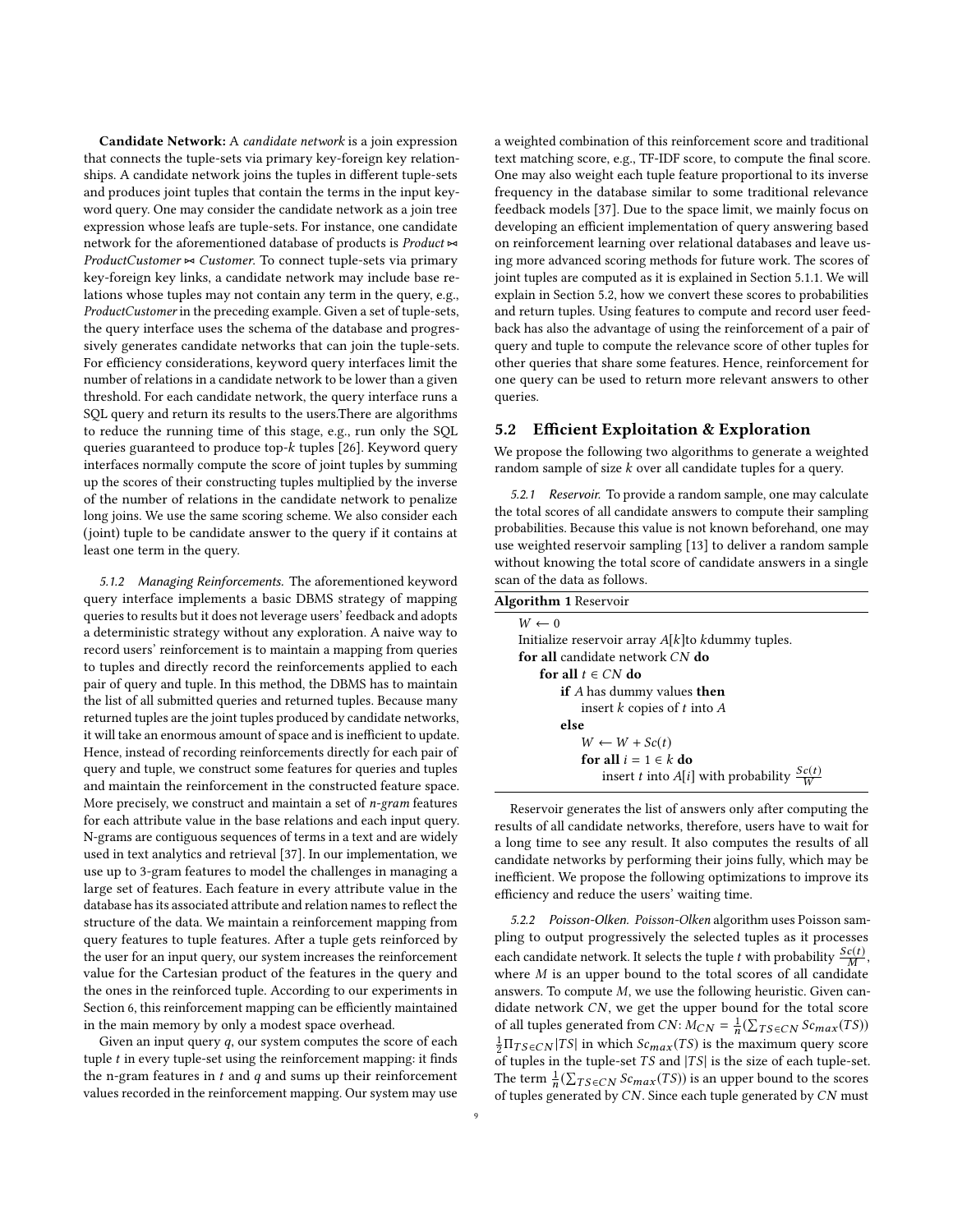contain one tuple from each tuple-set in CN, the maximum number of tuples in CN is  $\Pi_{TSCN}|TS|$ . It is very unlikely that all tuples of every tuple-set join with all tuples in every other tuple-set in a candidate network. Hence, we divide this value by 2 to get a more realistic estimation. We do not consider candidate networks with cyclic joins, thus, each tuple-set appears at most once in a candidate network. The value of M is the sum of the aforementioned values for all candidate networks with size greater than one and the total scores of tuples in each tuple-set. Since the scores of tuples in each tuple-set is kept in the main memory, the maximum and total scores and the size of each tuple-set is computed efficiently before computing the results of any candidate network.

Both Reservoir and the aforementioned Poisson sampling compute the full joins of each candidate network and then sample the output. This may take a long time particularly for candidate networks with some base relations. There are several join sampling methods that compute a sample of a join by joining only samples the input tables and avoid computing the full join [\[13,](#page-12-33) [31,](#page-12-34) [41\]](#page-12-35). To sample the results of join  $R_1 \Join R_2$ , most of these methods must know some statistics, such as the number of tuples in  $R_2$  that join with each tuple in  $R_1$ , before performing the join. They precompute these statistics in a preprocessing step for each base relation. But, since  $R_1$  and/or  $R_2$  in our candidate networks may be tuples sets, one cannot know the aforementioned statistics unless one performs the full join.

However, the join sampling algorithm proposed by Olken [\[41\]](#page-12-35) finds a random sample of the join without the need to precompute these statistics. Given join  $R_1 \Join R_2$ , let  $t \Join R_2$  denote the set of tuples in  $R_2$  that join with  $t \in R_1$ , i.e., the right semi-join of t and  $R_2$ . Also, let  $|t \times R_2|_{max}^{t \in R_1}$  be the maximum number of tuples in  $R_2$  that ion with a single tuple  $t \in R_1$ . The Olken algorithm first randomly join with a single tuple  $t \in R_1$ . The Olken algorithm first randomly picks a tuple  $t_1$  from  $R_1$ . It then randomly selects the tuple  $t_2$  from  $t_1 \rtimes R_2$ . It accepts the joint tuple  $t_1 \Join t_2$  with probability  $\frac{|t_1 \times R_2|}{|t \times R_2|_{max}^{t \in R_1}}$ and rejects it with the remaining probability. To avoid scanning  $\mathbb{R}_2$ multiple times, Olken algorithm needs an index over  $R_2$ . Since the joins in our candidate networks are over only primary and foreign keys, we do not need too many indexes to implement this approach.

We extend the Olken algorithm to sample the results of a candidate network without doing its joins fully as follows. Given candidate network  $R_1 \Join R_2$ , our algorithm randomly samples tuple  $t_1$  ∈  $R_1$  with probability  $\frac{Sc(t_1)}{\sum_{t \in R_1} (Sc(t))}$ , where  $Sc(t)$  is the score of type to the score of the score of the score of the score of the score of the score of the score of the score of the score of the score tuple t, if  $R_1$  is a tuple-set. Otherwise, if  $R_1$  is a base relation, it picks<br>the tuple with probability  $\frac{1}{\sqrt{2}}$ . The value of  $\sum_{n=0}^{\infty} (Sc(t))$  for each the tuple with probability  $\frac{1}{12}$  $\frac{1}{|R_1|}$ . The value of  $\sum_{t \in R} (Sc(t))$  for each the beginning of the query processing tuple set  $R$  is computed at the beginning of the query processing and the value of  $|R|$  for each base relation is calculated in a pre-<br>processing step. The algorithm then samples tuple  $t_2$  from  $t_1 \rtimes R_2$ processing step. The algorithm then samples tuple  $t_2$  from  $t_1 \propto R_2$ <br>with probability  $\frac{Sc(t_2)}{\sum_{t \in t_1 \sim R_2} (Sc(t))}$  if  $R_2$  is a tuple-set and  $\frac{1}{[t_1 \times R_2]}$  if  $R_2$  is a base relation. It accepts the joint tuple with probability  $\frac{\sum_{t \in t_1 \rtimes R_2} Sc(t)}{\max(\sum_{t \in s \rtimes R_2, s \in R_1} Sc(t))}$  and rejects it with the remaining probability.

To compute the exact value of  $\max(\sum_{t \in s} \times R_2, s \in R_1 Sc(t))$ , one<br>s to perform the full join of  $R_1$  and  $R_2$ . Hence, we use an upper has to perform the full join of  $R_1$  and  $R_2$ . Hence, we use an upper bound on max  $(\sum_{t \in s \land R_2, s \in R_1} Sc(t))$  in Olken algorithm. Using an upper bound for this value, Olken algorithm produces a correct

random sample but it may reject a larger number of tuples and generate a smaller number of samples. To compute an upper bound on the value of  $\max(\sum_{t \in S \setminus R_2, s \in R_1} Sc(t))$ , we precompute the value of  $|t \times B_i|_{max}^{t \in B_j}$  before the query time for all base relations  $B_i$  and  $B_i$  with primary and foreign keys of the same domain of values |  $B_j$  with primary and foreign keys of the same domain of values. Assume that  $B_1$  and  $B_2$  are the base relations of tuple-sets  $R_1$  and  $R_2$ , respectively. We have  $|t \times R_2|_{\text{max}}^{t \in R_1} \leq |t \times B_2|_{\text{max}}^{t \in B_1}$ . Because  $\max(\sum_{t \in S \rtimes R_2, s \in R_1} Sc(t)) \leq \max_{t \in R_2} (Sc(t)) |t \rtimes R_2|_{max}^{t \in R_1}$ , we have  $\max(\sum_{t \in S \rtimes R_2, s \in R_1} Sc(t)) \leq \max_{t \in R_2} (Sc(t)) |t \rtimes B_2|_{max}^{t \in R_1}$ . Hence, we use  $\frac{\sum_{t \in I_1 \rtimes R_2} Sc(t)}{\max_{t \in R_2} (Sc(t)) |t \rtimes B_2| \max_{t \in R_1} t \in B_1}$  for the probability of acceptance. We iteratively apply the aforementioned algorithm to candidate networks with multiple joins by treating the join of each two relations as the first relation for the subsequent join in the network.

The following algorithm adopts a Poisson sampling method to return a sample of size k over all candidate networks using the aforementioned join sampling algorithm. We show binomial distribution with parameters *n* and *p* as  $B(n, p)$ . We denote the aforementioned join algorithm as Extended-Olken. Also, ApproxTotalScore denotes the approximated value of total score computed as explained at the beginning of this section.

| Algorithm 2 Poisson-Olken |  |  |
|---------------------------|--|--|
|                           |  |  |

| $x \leftarrow k$<br>$W \leftarrow \frac{ApproxTotalScore}{N}$              |
|----------------------------------------------------------------------------|
| while $x > 0$ do                                                           |
| for all candidate network $CN$ do                                          |
| <b>if</b> $CN$ is a single tuple-set <b>then</b>                           |
| for all $t \in CN$ do                                                      |
| output t with probability $\frac{Sc(t)}{W}$                                |
| <b>if</b> a tuple $t$ is picked <b>then</b>                                |
| $x \leftarrow x-1$                                                         |
| else                                                                       |
| let $CN = R_1 \Join  \Join R_n$                                            |
| for all $t \in R_1$ do                                                     |
| Pick value <i>X</i> from distribution <i>B</i> ( $k$ , $\frac{Sc(t)}{W}$ ) |
| Pipeline $X$ copies of $t$ to the Olken algorithm                          |
| <b>if</b> Olken accepts $m$ tuples <b>then</b>                             |
| $x \leftarrow x - m$                                                       |
|                                                                            |

The expected value of produced tuples in the Poisson-Olken algorithm is close to  $k$ . However, as opposed to reservoir sampling, there is a non-zero probability that Poisson-Olken may deliver fewer than  $k$  tuples. To drastically reduce this chance, one may use a larger value for  $k$  in the algorithm and reject the appropriate number of the resulting tuples after the algorithm terminates [\[13\]](#page-12-33). The resulting algorithm will not progressively produce the sampled tuples, but, as our empirical study in Section [6](#page-9-0) indicates, it is faster than Reservoir over large databases with relatively many candidate networks as it does not perform any full join.

#### <span id="page-9-0"></span>6 EMPIRICAL STUDY

#### 6.1 Effectiveness

6.1.1 Experimental Setup. It is difficult to evaluate the effectiveness of online and reinforcement learning algorithms for information systems in a live setting with real users because it requires a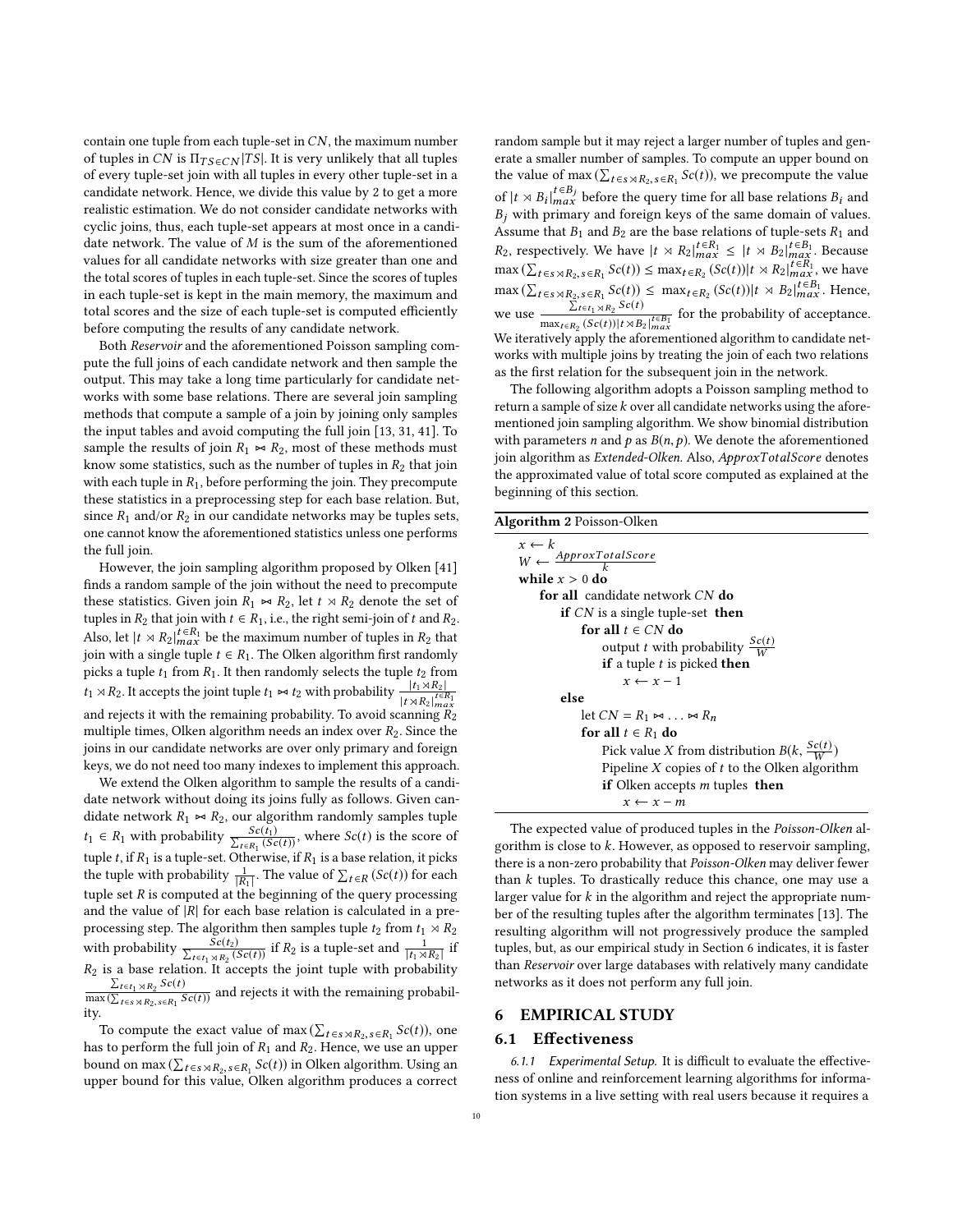very long time and a large amount of resources [\[24,](#page-12-10) [25,](#page-12-19) [42,](#page-12-36) [47,](#page-12-37) [49\]](#page-12-20). Thus, most studies in this area use purely simulated user interactions [\[25,](#page-12-19) [42,](#page-12-36) [47\]](#page-12-37). A notable expectation is [\[49\]](#page-12-20), which uses a real-world interaction log to simulate a live interaction setting. We follow a similar approach and use Yahoo! interaction log [\[50\]](#page-12-26) to simulate interactions using real-world queries and dataset.

User Strategy Initialization: We train a user strategy over the Yahoo! 43H-interaction log whose details are in Section [3](#page-3-0) using Roth and Erev's method, which is deemed the most accurate to model user learning according to the results of Section [3.](#page-3-0) This strategy has 341 queries and 151 intents. The Yahoo! interaction log contains user clicks on the returned intents, i.e. URLs. However, a user may click a URL by mistake [\[49\]](#page-12-20). We consider only the clicks that are not noisy according to the relevance judgment information that accompanies the interaction log. According to the empirical study reported in Section [3.2,](#page-4-2) the parameters of number and length of sessions and the amount of time between consecutive sessions do not impact the user learning mechanism in long-term communications. Thus, we have *not* organized the generated interactions into sessions.

Metric: Since almost all returned results have only one relevant answer and the relevant answers to all queries have the same level of relevance, we measure the effectiveness of the algorithms using the standard metric of Reciprocal Rank (RR) [\[37\]](#page-12-21). RR is  $\frac{1}{r}$  where r<br>is the position of the first relevant answer to the query in the list of is the position of the first relevant answer to the query in the list of the returned answers. RR is particularly useful where each query in the workload has a very few relevant answers in the returned results, which is the case for the queries used in our experiment.

Algorithms: We compare the algorithm introduced in Section [4.1](#page-5-2) against the state-of-the-art and popular algorithm for online learning in information retrieval called UCB-1 [\[3,](#page-12-18) [39,](#page-12-38) [42,](#page-12-36) [49\]](#page-12-20). It has been shown to outperform its competitors in several studies [\[39,](#page-12-38) [42\]](#page-12-36). It calculates a score for an intent  $e$  given the  $t$ th submission of query *q* as:  $Score_t(q, e) = \frac{W_{q, e, t}}{X_{q, e, t}}$  $\frac{W_{q,e,t}}{X_{q,e,t}} + \alpha \sqrt{\frac{2ln t}{X_{q,e,t}}}$ , in which X is how many times an intent was shown to the user,  $W$  is how many times the user selects a returned intent, and  $\alpha$  is the exploration rate set the user selects a returned intent, and  $\alpha$  is the exploration rate set between [0, <sup>1</sup>]. The first term in the formula prefers the intents that have received relatively more positive feedback, i.e., exploitation, and the second term gives higher scores to the intents that have been shown to the user less often and/or have not been tried for a relatively long time, i.e., exploration. UCB-1 assumes that users follow a fixed probabilistic strategy. Thus, its goal is to find the fixed but unknown expectation of the relevance of an intent to the input query, which is roughly the first term in the formula; by minimizing the number of unsuccessful trials.

Parameter Estimation: We randomly select 50% of the intents in the trained user strategy to learn the exploration parameter  $\alpha$ in UCB-1 using grid search and sum of squared errors over 10,000 interactions that are after the interactions in the 43H-interaction log. We do not use these intents to compare algorithms in our simulation. We calculate the prior probabilities,  $\pi$  in Equation [1,](#page-3-1) for the intents in the trained user strategy that are not used to find the parameter of UCB-1 using the entire Yahoo! interaction log.

DBMS Strategy Initialization: The DBMS starts the interaction with an strategy that does not have any query. Thus, the DBMS is not aware of the set of submitted queries apriori. When the DBMS

sees a query for the first time, it stores the query in its strategy, assigns equal probabilities for all intents to be returned for this query, returns some intent(s) to answer the query, and stores the user feedback on the returned intent(s) in the DBMS strategy. If the DBMS has already encountered the query, it leverages the previous user's feedback on the results of this query and returns the set of intents for this query using our proposed learning algorithm. Retrieval systems that leverage online learning perform some filtering over the initial set of answers to make efficient and effective exploration possible [\[25,](#page-12-19) [49\]](#page-12-20). More precisely, to reduce the set of alternatives over a large dataset, online and reinforcement learning algorithms apply a traditional selection algorithm to reduce the number of possible intents to a manageable size. Otherwise, the learning algorithm has to explore and solicit user feedback on numerous items, which takes a very long time. For instance, online learning algorithms used in searching a set of documents, e.g., UCB-1, use traditional information retrieval algorithms to filter out obviously non-relevant answers to the input query, e.g., the documents with low TF-IDF scores. Then, they apply the exploitation-exploration paradigm and solicit user feedback on the remaining candidate answers. The Yahoo! interaction workload has all queries and intents anonymized, thus we are unable to perform a filtering method of our own choosing. Hence, we use the entire collection of possible intents in the portion of the Yahoo! query log used for our simulation. This way, there 4521 intent per query that can be returned, which is close to the number of answers a reinforcement learning algorithm may consider over a large data set after filtering [\[49\]](#page-12-20). The DBMS strategy for our method is initialized to be completely random.

6.1.2 Results. We simulate the interaction of a user population that starts with our trained user strategy with UCB-1 and our algorithm. In each interaction, an intent is randomly picked from the set of intents in the user strategy by its prior probability and submitted to UCB-1 and our method. Afterwards, each algorithm returns a list of 10 answers and the user clicks on the top-ranked answer that is relevant to the query according to the relevance judgment information. The details of simulation is reported in our technical report [\[38\]](#page-12-39). We run our simulations for one million interactions.

Figure [2](#page-11-0) shows the accumulated Mean Reciprocal Rank (MRR) over all queries in the simulated interactions. Our method delivers a higher MRR than UCB-1 and its MRR keeps improving over the duration of the interaction. UCB-1, however, increases the MRR at a much slower rate. Since UCB-1 is developed for the case where users do not change their strategies, it learns and commits to a fixed probabilistic mapping of queries to intents quite early in the interaction. Hence, it cannot learn as effectively as our algorithm where users modify their strategies using a randomized method, such as Roth and Erev's. As our method is more exploratory than UCB-1, it enables users to provide feedback on more varieties of intents than they do for UCB-1. This enables our method to learn more accurately how users express their intents in the long-run.

We have also observed that our method allows users to try more varieties of queries to express an intent and learn the one(s) that convey the intent effectively. As UCB-1 commits to a certain mapping of a query to an intent early in the interaction, it may not return sufficiently many relevant answers if the user tries this query to express another intent. This new mapping, however, could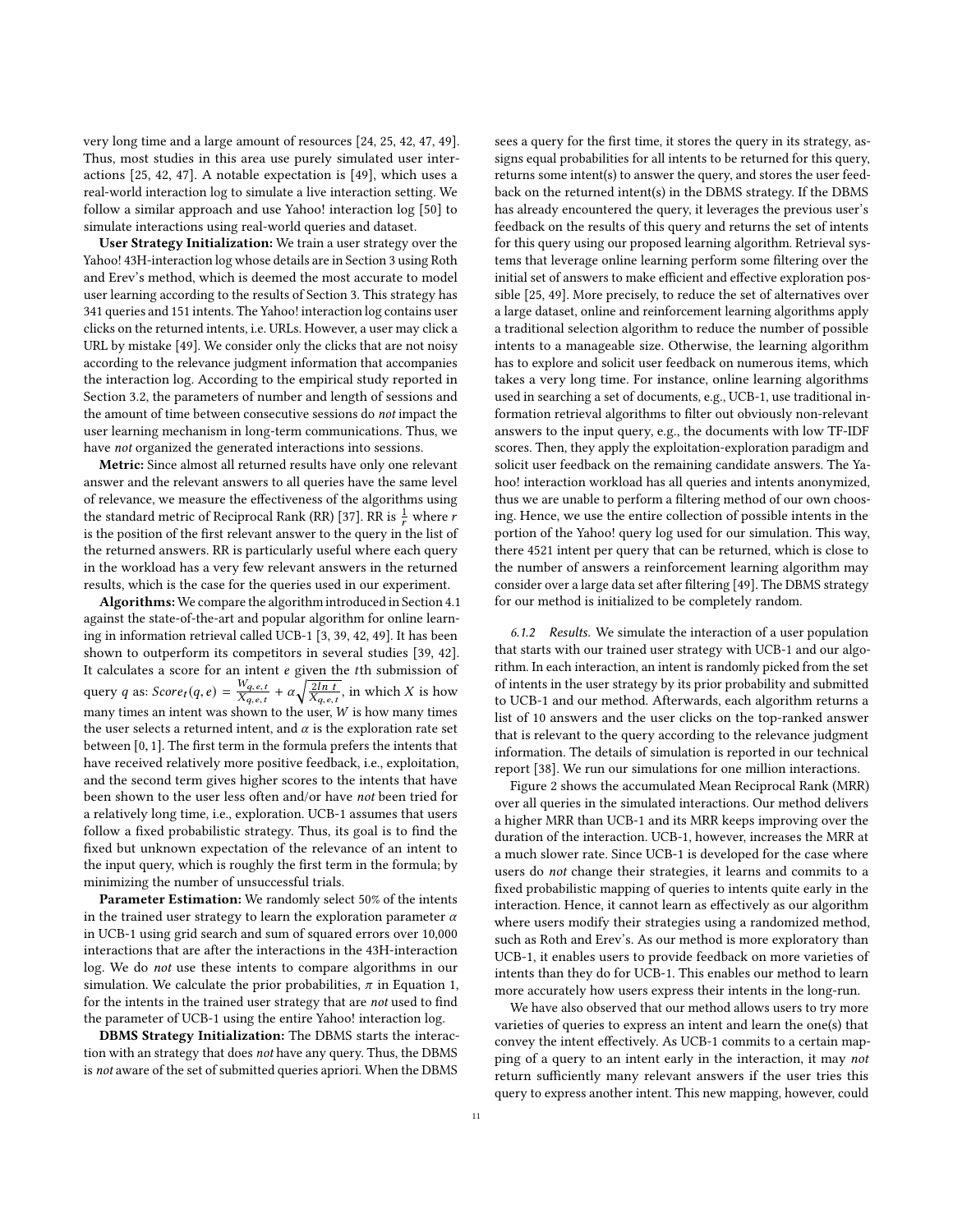be promising in the long-run. Hence, the user and UCB-1 strategies may stabilize in less than desirable states. Since our method does not commit to a fixed strategy that early, users may try this query for another intent and reinforce the mapping if they get relevant answers. Thus, users have more chances to try and pick a query for an intent that will be learned and mapped effectively to the intent by the DBMS. We have discussed and proposed solutions for mitigating the startup period of our algorithm in Appendix [E.](#page-15-1)

<span id="page-11-0"></span>

Figure 2: Mean reciprocal rank for 1,000,000 interactions

#### 6.2 Efficiency

6.2.1 Experimental Setup. Databases and Queries: We have built two databases from Freebase (developers.google.com/freebase), TV-Program and Play. TV-Program contains 7 tables and consisting of 291,026 tuples. Play contains 3 tables and consisting of 8,685 tuples. For our queries, we have used two samples of 621 (459 unique) and 221 (141 unique) queries from Bing (bing.com) query log whose relevant answers after filtering our noisy clicks, are in TV-program and Play databases, respectively [\[20\]](#page-12-40). After submitting each query and getting some results, we simulate user feedback using the relevance information in the Bing log.

Query Processing: We have used Whoosh inverted index (whoosh.readthedocs.io) to index each table in databases. Whoosh recognizes the concept of table with multiple attributes, but cannot perform joins between different tables. Because the Poisson-Olken algorithm needs indexes over primary and foreign keys used to build candidate network, we have build hash indexes over these tables in Whoosh. Given an index-key, these indexes return the tuple(s) that match these keys inside Whoosh. To provide a fair comparison between Reservoir and Poisson-Olken, we have used these indexes to perform join for both methods. We also precompute and maintain all 3-grams of the tuples in each database as mentioned in Section [5.1.](#page-7-4) We have implemented our system using both Reservoir and Poisson algorithms. We have limited the size of each candidate network to 5. Our system returns 10 tuples in each interaction for both methods.

Hardware Platform: We run experiments on a server with 32 2.6GHz Intel Xeon E5-2640 processors with 50GB of main memory.

6.2.2 Results. Table [6](#page-11-1) depicts the time for processing candidate networks and reporting the results for both Reservoir and

Poisson-Olken over TV-Program and Play databases over 1000 interactions. These results also show that Poisson-Olken is able to significantly improve the time for executing the joins in the candidate network, shown as performing joins in the table, over Reservoir in both databases. The improvement is more significant for the larger database, TV-Program. Poisson-Olken progressively produces tuples to show to user. But, we are not able to use this feature for all interactions. For a considerable number of interactions, Poisson-Olken does not produce 10 tuples, as explained in Section [5.2.](#page-8-0) Hence, we have to use a larger value of  $k$  and wait for the algorithm to finish in order to find a randomize sample of the answers as explained at the end of Section [5.2.](#page-8-0) Both methods have spent a negligible amount of time to reinforce the features, which indicate that using a rich set of features one can perform and manage reinforcement efficiently.

<span id="page-11-1"></span>Table 6: Average candidate networks processing times in seconds for 1000 interactions

| Database   | Reservoir | Poisson-Olken |
|------------|-----------|---------------|
| Play       | 0.078     | 0.042         |
| TV Program | 0.298     | 0.171         |

#### 7 RELATED WORK

Query learning: Database community has proposed several systems that help the DBMS learn the user's information need by showing examples to the user and collecting her feedback [\[2,](#page-12-41) [7,](#page-12-42) [18,](#page-12-43) [33,](#page-12-44) [48\]](#page-12-45). In these systems, a user explicitly teaches the system by labeling a set of examples potentially in several steps without getting any answer to her information need. Thus, the system is broken into two steps: first it learns the information need of the user by soliciting labels on certain examples from the user and then once the learning has completed, it suggests a query that may express the user's information need. These systems usually leverage active learning methods to learn the user intent by showing the fewest possible examples to the user [\[18\]](#page-12-43). However, ideally one would like to have a query interface in which the DBMS learns about the user's intents while answering her (vague) queries as our system does. As opposed to active learning methods, one should combine and balance exploration and learning with the normal query answering to build such a system. Moreover, current query learning systems assume that users follow a fixed strategy for expressing their intents. Also, we focus on the problems that arise in the long-term interaction that contain more than a single query and intent. A review of other related works is in the appendix [C.](#page-15-2)

#### 8 CONCLUSION

Many users do not know how to express their information needs. A DBMS may interact with these users and learn their information needs. We showed that users learn and modify how they express their information needs during their interaction with the DBMS and modeled the interaction between the user and the DBMS as a game, where the players would like to establish a common mapping from information needs to queries via learning. As current query interfaces do not effectively learn the information needs behind queries in such a setting, we proposed a reinforcement learning algorithm for the DBMS that learns the querying strategy of the user effectively. We provided efficient implementations of this learning mechanisms over large databases.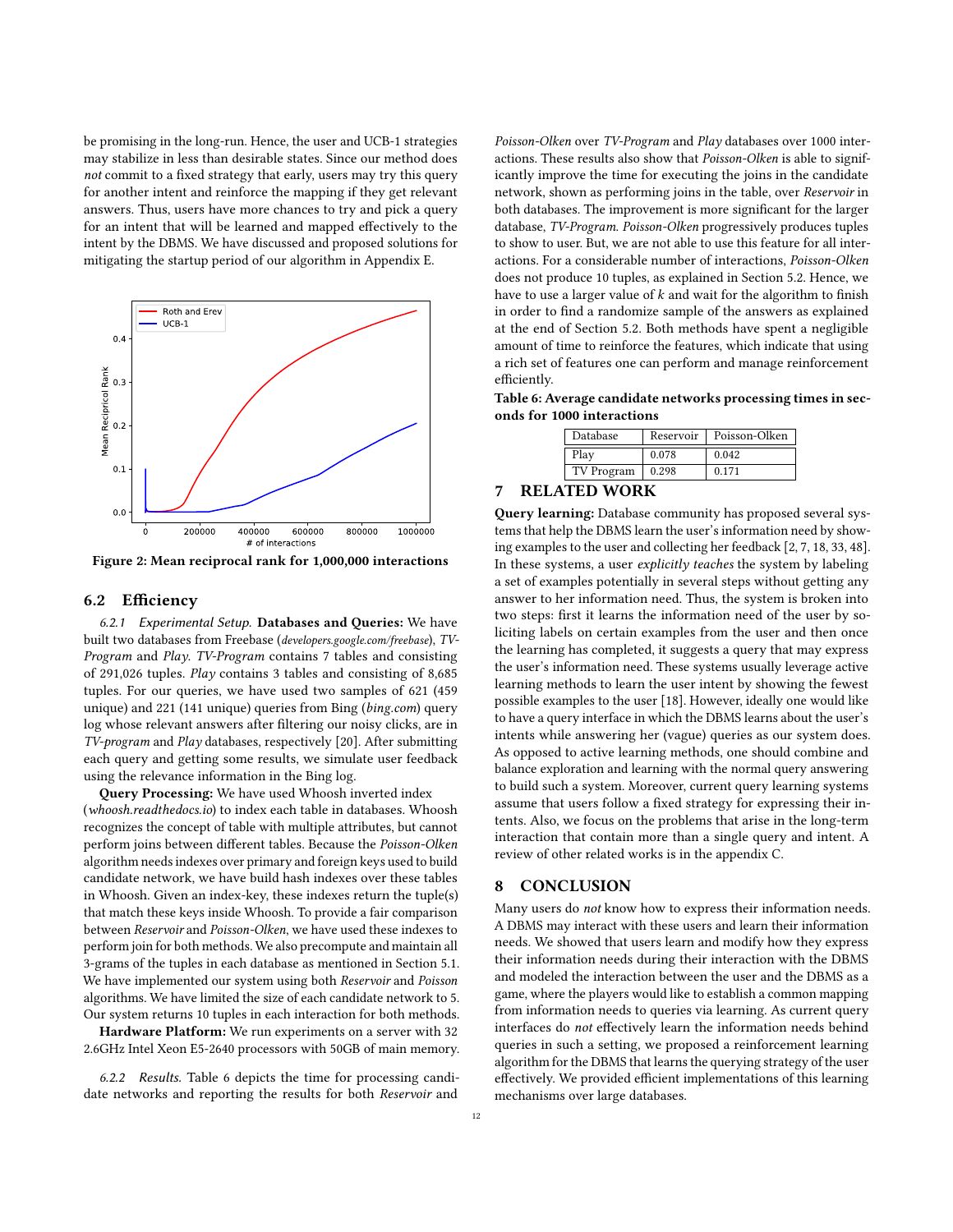### **REFERENCES**

- <span id="page-12-14"></span>[1] Serge Abiteboul, Richard Hull, and Victor Vianu. 1994. Foundations of Databases: The Logical Level. Addison-Wesley.
- <span id="page-12-41"></span>[2] Azza Abouzied, Dana Angluin, Christos H. Papadimitriou, Joseph M. Hellerstein, and Avi Silberschatz. 2013. Learning and verifying quantified boolean queries by example. In PODS.
- <span id="page-12-18"></span>[3] Peter Auer, Nicolo Cesa-Bianchi, and Paul Fischer. 2002. Finite-time analysis of the multiarmed bandit problem. Machine learning 47, 2-3 (2002), 235–256.
- <span id="page-12-13"></span>[4] Peter Auer, Nicolo Cesa-Bianchi, Yoav Freund, and Robert E Schapire. 2002. The nonstochastic multiarmed bandit problem. SIAM journal on computing 32, 1 (2002), 48–77.
- <span id="page-12-53"></span>[5] Paolo Avesani and Marco Cova. 2005. Shared lexicon for distributed annotations on the Web. In WWW.
- <span id="page-12-46"></span>[6] J. A. Barrett and K. Zollman. 2008. The Role of Forgetting in the Evolution and Learning of Language. Journal of Experimental and Theoretical Artificial Intelligence 21, 4 (2008), 293–309.
- <span id="page-12-42"></span>[7] Angela Bonifati, Radu Ciucanu, and Slawomir Staworko. 2015. Learning Join Queries from User Examples. TODS 40, 4 (2015).
- <span id="page-12-47"></span>[8] Robert R Bush and Frederick Mosteller. 1953. A stochastic model with applications to learning. The Annals of Mathematical Statistics (1953), 559–585.
- <span id="page-12-24"></span>[9] Yonghua Cen, Liren Gan, and Chen Bai. 2013. Reinforcement Learning in Information Searching. Information Research: An International Electronic Journal 18, 1 (2013).
- <span id="page-12-7"></span>[10] Gloria Chatzopoulou, Magdalini Eirinaki, and Neoklis Polyzotis. 2009. Query Recommendations for Interactive Database Exploration. In Proceedings of the 21st International Conference on Scientific and Statistical Database Management (SSDBM 2009). Springer-Verlag, Berlin, Heidelberg, 3–18. [https://doi.org/10.1007/](https://doi.org/10.1007/978-3-642-02279-1_2)  $978 - 3 - 642 - 02279 - 12$
- <span id="page-12-8"></span>[11] Surajit Chaudhuri, Gautam Das, Vagelis Hristidis, and Gerhard Weikum. 2006. Probabilistic Information Retrieval Approach for Ranking of Database Query Results. TODS 31, 3 (2006).
- <span id="page-12-32"></span>[12] Surajit Chaudhuri, Bolin Ding, and Srikanth Kandula. 2017. Approximate Query Processing: No Silver Bullet. In Proceedings of the 2017 ACM International Conference on Management of Data, SIGMOD Conference 2017, Chicago, IL, USA, May 14-19, 2017. 511–519.<https://doi.org/10.1145/3035918.3056097>
- <span id="page-12-33"></span>[13] Surajit Chaudhuri, Rajeev Motwani, and Vivek Narasayya. 1999. On Random Sampling over Joins. In Proceedings of the 1999 ACM SIGMOD International Conference on Management of Data (SIGMOD '99). ACM, New York, NY, USA, 263–274. <https://doi.org/10.1145/304182.304206>
- <span id="page-12-0"></span>[14] Yi Chen, Wei Wang, Ziyang Liu, and Xuemin Lin. 2009. Keyword Search on Structured and Semi-structured Data. In SIGMOD.
- <span id="page-12-11"></span>[15] I. Cho and D. Kreps. 1987. Signaling games and stable equilibria. Quarterly Journal of Economics 102 (1987).
- <span id="page-12-48"></span>[16] John G Cross. 1973. A stochastic learning model of economic behavior. The Quarterly Journal of Economics 87, 2 (1973), 239–266.
- <span id="page-12-9"></span>[17] Constantinos Daskalakis, Rafael Frongillo, Christos H. Papadimitriou, George Pierrakos, and Gregory Valiant. 2010. On Learning Algorithms for Nash Equilibria. In Proceedings of the Third International Conference on Algorithmic Game Theory (SAGT'10). Springer-Verlag, Berlin, Heidelberg, 114–125. [http:](http://dl.acm.org/citation.cfm?id=1929237.1929248) [//dl.acm.org/citation.cfm?id=1929237.1929248](http://dl.acm.org/citation.cfm?id=1929237.1929248)
- <span id="page-12-43"></span>[18] Kyriaki Dimitriadou, Olga Papaemmanouil, and Yanlei Diao. 2014. Explore-byexample: An Automatic Query Steering Framework for Interactive Data Exploration. In SIGMOD.
- <span id="page-12-28"></span>Rick Durrett. 2010. Probability: theory and examples. Cambridge university press.
- <span id="page-12-40"></span>[20] Elena Demidova and Xuan Zhou and Irina Oelze and Wolfgang Nejdl. 2010. Evaluating Evidences for Keyword Query Disambiguation in Entity Centric Database Search. In DEXA.
- <span id="page-12-49"></span>[21] Ido Erev and Alvin E Roth. 1995. On the Need for Low Rationality, Gognitive Game Theory: Reinforcement Learning in Experimental Games with Unique, Mixed Strategy Equilibria.
- <span id="page-12-31"></span>[22] Ronald Fagin, Amnon Lotem, and Moni Naor. 2001. Optimal Aggregation Algorithms for Middleware. In Proceedings of the Twentieth ACM SIGMOD-SIGACT-SIGART Symposium on Principles of Database Systems (PODS '01). ACM, New York, NY, USA, 102–113.<https://doi.org/10.1145/375551.375567>
- <span id="page-12-4"></span>[23] Laura A. Granka, Thorsten Joachims, and Geri Gay. 2004. Eye-tracking Analysis of User Behavior in WWW Search. In SIGIR.
- <span id="page-12-10"></span>[24] Artem Grotov and Maarten de Rijke. 2016. Online Learning to Rank for Information Retrieval: SIGIR 2016 Tutorial. In Proceedings of the 39th International ACM SIGIR Conference on Research and Development in Information Retrieval (SIGIR '16). ACM, New York, NY, USA, 1215–1218.<https://doi.org/10.1145/2911451.2914798>
- <span id="page-12-19"></span>[25] Katja Hofmann, Shimon Whiteson, and Maarten de Rijke. 2013. Balancing exploration and exploitation in listwise and pairwise online learning to rank for information retrieval. Information Retrieval 16, 1 (2013), 63–90.
- <span id="page-12-16"></span>[26] Vagelis Hristidis, Luis Gravano, and Yannis Papakonstantinou. [n. d.]. Efficient IR-Style Keyword Search over Relational Databases. In VLDB 2003.
- <span id="page-12-30"></span>[27] Yilei Hu, Brian Skyrms, and Pierre Tarrès. 2011. Reinforcement learning in signaling game. arXiv preprint arXiv:1103.5818 (2011).
- <span id="page-12-5"></span>[28] Jeff Huang, Ryen White, and Georg Buscher. 2012. User See, User Point: Gaze and Cursor Alignment in Web Search. In CHI.
- <span id="page-12-1"></span>[29] Stratos Idreos, Olga Papaemmanouil, and Surajit Chaudhuri. 2015. Overview of Data Exploration Techniques. In SIGMOD.
- <span id="page-12-2"></span>[30] H. V. Jagadish, Adriane Chapman, Aaron Elkiss, Magesh Jayapandian, Yunyao Li, Arnab Nandi, and Cong Yu. 2007. Making Database Systems Usable. In SIGMOD.
- <span id="page-12-34"></span>[31] Srikanth Kandula, Anil Shanbhag, Aleksandar Vitorovic, Matthaios Olma, Robert Grandl, Surajit Chaudhuri, and Bolin Ding. 2016. Quickr: Lazily Approximating Complex AdHoc Queries in BigData Clusters. In SIGMOD. 631–646. [https://doi.](https://doi.org/10.1145/2882903.2882940) [org/10.1145/2882903.2882940](https://doi.org/10.1145/2882903.2882940)
- <span id="page-12-15"></span>[32] Nodira Khoussainova, YongChul Kwon, Magdalena Balazinska, and Dan Suciu. 2010. SnipSuggest: Context-aware Autocompletion for SQL. PVLDB 4, 1 (2010).
- <span id="page-12-44"></span>[33] Hao Li, Chee-Yong Chan, and David Maier. 2015. Query From Examples: An Iterative, Data-Driven Approach to Query Construction. PVLDB 8, 13 (2015).
- <span id="page-12-6"></span>[34] Erietta Liarou and Stratos Idreos. 2014. dbTouch in action database kernels for touch-based data exploration. In IEEE 30th International Conference on Data Engineering, Chicago, ICDE 2014, IL, USA, March 31 - April 4, 2014. 1262–1265. <https://doi.org/10.1109/ICDE.2014.6816756>
- <span id="page-12-52"></span>[35] Jiyun Luo, Sicong Zhang, and Hui Yang. 2014. Win-Win Search: Dual-Agent Stochastic Game in Session Search. In SIGIR.
- <span id="page-12-17"></span>[36] Yi Luo, Xumein Lin, Wei Wang, and Xiaofang Zhou. [n. d.]. SPARK: Top-k Keyword Query in Relational Databases. In SIGMOD 2007.
- <span id="page-12-21"></span>[37] Christopher Manning, Prabhakar Raghavan, and Hinrich Schutze. 2008. An Introduction to Information Retrieval. Cambridge University Press.
- <span id="page-12-39"></span>[38] Ben McCamish, Arash Termehchy, and Behrouz Touri. 2016. A Signaling Game Approach to Databases Querying and Interaction. arXiv preprint arXiv:1603.04068 (2016).
- <span id="page-12-38"></span>[39] Taesup Moon, Wei Chu, Lihong Li, Zhaohui Zheng, and Yi Chang. 2012. An online learning framework for refining recency search results with user click feedback. ACM Transactions on Information Systems (TOIS) 30, 4 (2012), 20.
- <span id="page-12-22"></span>[40] Yael Niv. 2009. The Neuroscience of Reinforcement Learning. In ICML.
- <span id="page-12-35"></span>[41] Frank Olken. 1993. Random Sampling from Databases. Ph.D. Dissertation. University of California, Berkeley.
- <span id="page-12-36"></span>[42] Filip Radlinski, Robert Kleinberg, and Thorsten Joachims. 2008. Learning diverse rankings with multi-armed bandits. In Proceedings of the 25th international conference on Machine learning. ACM, 784–791.
- <span id="page-12-29"></span>[43] Herbert Robbins and David Siegmund. 1985. A convergence theorem for non negative almost supermartingales and some applications. In Herbert Robbins Selected Papers. Springer.
- <span id="page-12-12"></span>[44] Alvin E Roth and Ido Erev. 1995. Learning in extensive-form games: Experimental data and simple dynamic models in the intermediate term. Games and economic behavior 8, 1 (1995), 164–212.
- <span id="page-12-27"></span>[45] Lloyd S Shapley et al. 1964. Some topics in two-person games. Advances in game theory 52, 1-29 (1964), 1–2.
- <span id="page-12-23"></span>[46] Hanan Shteingart and Yonatan Loewenstein. 2014. Reinforcement learning and human behavior. Current Opinion in Neurobiology 25 (04/2014 2014), 93–98.
- <span id="page-12-37"></span>[47] Aleksandrs Slivkins, Filip Radlinski, and Sreenivas Gollapudi. 2013. Ranked bandits in metric spaces: learning diverse rankings over large document collections. Journal of Machine Learning Research 14, Feb (2013), 399–436.
- <span id="page-12-45"></span>Q. Tran, C. Chan, and S. Parthasarathy. 2009. Query by Output. In SIGMOD.
- <span id="page-12-20"></span>[49] Aleksandr Vorobev, Damien Lefortier, Gleb Gusev, and Pavel Serdyukov. 2015. Gathering additional feedback on search results by multi-armed bandits with respect to production ranking. In WWW. International World Wide Web Conferences Steering Committee, 1177–1187.
- <span id="page-12-26"></span>[50] Yahoo! 2011. Yahoo! webscope dataset anonymized Yahoo! search logs with relevance judgments version 1.0. [http://labs.yahoo.com/Academic\\_Relations.](http://labs.yahoo.com/Academic_Relations) (2011). [Online; accessed 5-January-2017].
- <span id="page-12-50"></span>[51] Zhepeng Yan, Nan Zheng, Zachary G Ives, Partha Pratim Talukdar, and Cong Yu. 2013. Actively soliciting feedback for query answers in keyword searchbased data integration. In Proceedings of the VLDB Endowment, Vol. 6. VLDB Endowment, 205–216.
- <span id="page-12-3"></span>[52] Yisong Yue, Josef Broder, Robert Kleinberg, and Thorsten Joachims. 2012. The K-armed Dueling Bandits Problem. J. Comput. Syst. Sci. 78, 5 (2012).
- <span id="page-12-51"></span>[53] Yinan Zhang and ChengXiang Zhai. 2015. Information Retrieval as Card Playing: A Formal Model for Optimizing Interactive Retrieval Interface. In SIGIR.

### <span id="page-12-25"></span>A USER LEARNING METHODS

Win-Keep/Lose-Randomize This method uses only the most recent interaction for an intent to determine the queries used to express the intent in the future [\[6\]](#page-12-46). Assume that the user conveys an intent  $e$  by a query  $q$ . If the reward of using  $q$  is above a specified threshold  $\tau$  the user will use  $q$  to express  $e$  in the future. Otherwise, the user randomly picks another query uniformly at random to express e.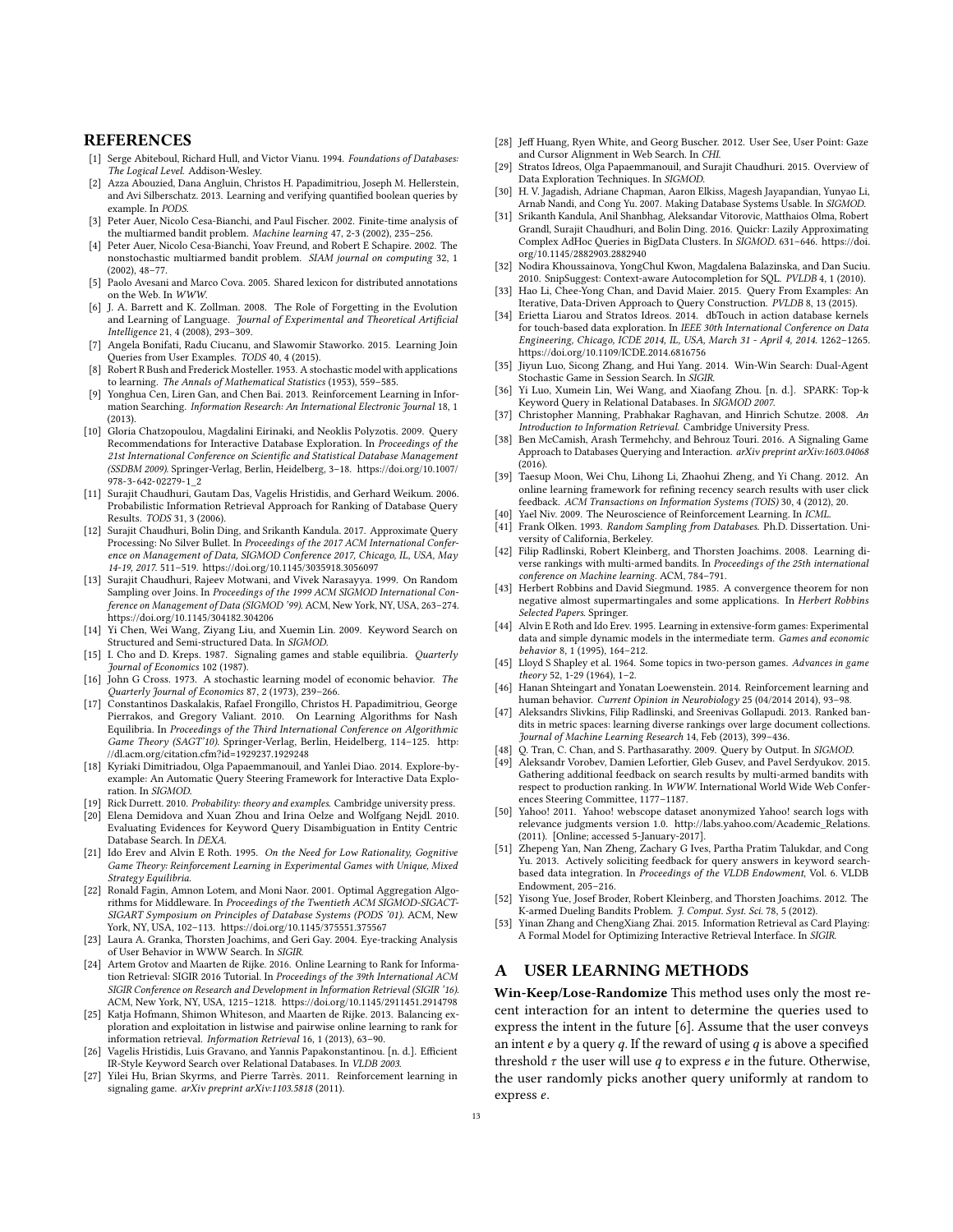Bush and Mosteller's Model: Bush and Mosteller's model increases the probability that a user will choose a given query to express an intent by an amount proportional to the reward of using that query and the current probability of using this query for the intent [\[8\]](#page-12-47). If a user receives reward r for using  $q(t)$  at time t to express intent  $e_i$ , the model updates the probabilities of using queries in the user strategy as follows. queries in the user strategy as follows.

$$
U_{ij}(t+1) = \begin{cases} U_{ij}(t) + \alpha^{BM} \cdot (1 - U_{ij}(t)) & q_j = q(t) \land r \ge 0 \\ U_{ij}(t) - \beta^{BM} \cdot U_{ij}(t) & q_j = q(t) \land r < 0 \end{cases}
$$
(10)

$$
U_{ij}(t+1) = \begin{cases} U_{ij}(t) - \alpha^{BM} \cdot U_{ij}(t) & q_j \neq q(t) \land r \geq 0 \\ U_{ij}(t) + \beta^{BM} \cdot (1 - U_{ij}(t) & q_j \neq q(t) \land r < 0 \end{cases}
$$
(11)

 $\frac{a}{b}$  Since effectiveness metrics in interaction are always greater than  $B_M \in [0, 1]$  and  $\beta^{BM} \in [0, 1]$  are parameters of the model. zero,  $\beta^{BM}$  is never used in our experiments.<br>Cross's Model: Cross's model modifies the

Cross's Model: Cross's model modifies the user's strategy similar to Bush and Mosteller's model [\[16\]](#page-12-48), but uses the amount of the received reward to update the user strategy. Given a user receives reward r for using  $q(t)$  at time t to express intent  $e_i$ , we have:

$$
U_{ij}(t+1) = \begin{cases} U_{ij}(t) + R(r) \cdot (1 - U_{ij}(t)) & q_j = q(t) \\ U_{ij}(t) - R(r) \cdot U_{ij}(t) & q_j \neq q(t) \end{cases}
$$
(12)

$$
R(r) = \alpha^C \cdot r + \beta^C \tag{13}
$$

Parameters  $\alpha^C \in [0, 1]$  and  $\beta^C \in [0, 1]$  are used to compute the used reward  $P(x)$  based on the value of actual reward r adjusted reward  $R(r)$  based on the value of actual reward r.

Roth and Erev's Model: Roth and Erev's model reinforces the probabilities directly from the reward value  $r$  that is received when the user uses query  $q(t)$  [\[44\]](#page-12-12). Its most important difference with other models is that it explicitly accumulates all the rewards gained by using a query to express an intent.  $S_{ij}(t)$  in matrix  $S(t)$  maintains the accumulated reward of using query  $q_i$  to express intent  $e_i$  over the course of interaction up to round (time)  $t$ .

$$
S_{ij}(t+1) = \begin{cases} S_{ij}(t) + r & q_j = q(t) \\ S_{ij}(t) & q_j \neq q(t) \end{cases}
$$
(14)

$$
U_{ij}(t+1) = \frac{S_{ij}(t+1)}{\sum_{j'}^{n} S_{ij'}(t+1)}
$$
(15)

Each query *not* used in a successful interaction will be implicitly penalized as when the probability of a query increases, all others will decrease to keep U row-stochastic.

Roth and Erev's Modified Model: Roth and Erev's modified model is similar to the original Roth and Erev's model, but it has an additional parameter that determines to what extent the user takes in to account the outcomes of her past interactions with the system [\[21\]](#page-12-49). It is reasonable to assume that the user may forget the results of her much earlier interactions with the system. This is accounted for by the *forget* parameter  $\sigma \in [0, 1]$ . Matrix  $S(t)$  has the same role it has for the Roth and Erev's model.

$$
S_{ij}(t+1) = (1 - \sigma) \cdot S_{ij}(t) + E(j, R(r))
$$
 (16)

$$
E(j, R(r)) = \begin{cases} R(r) \cdot (1 - \epsilon) & q_j = q(t) \\ R(r) \cdot (\epsilon) & q_j \neq q(t) \end{cases}
$$
(17)

$$
R(r) = r - r_{min} \tag{18}
$$

$$
U_{ij}(t+1) = \frac{S_{ij}(t+1)}{\sum_{j'} S_{ij'}(t+1)}
$$
(19)

In the aforementioned formulas,  $\epsilon \in [0, 1]$  is a parameter that inhte the required that the user receives *n* is the maximum number weights the reward that the user receives,  $n$  is the maximum number of possible queries for a given intent  $e_i$ , and  $r_{min}$  is the minimum<br>expected reward that the user wants to receive. The intuition beexpected reward that the user wants to receive. The intuition behind this parameter is that the user often assumes some minimum amount of reward is guaranteed when she queries the database. The model uses this minimum amount to discount the received reward. We set  $r_{min}$  to 0 in our analysis, representing that there is no expected reward in an interaction.

Latest-Reward: The Latest-Reward method reinforces the user strategy based on the previous reward that the user has seen when querying for an intent  $e_i$ . All other queries have an equal probability<br>to be chosen for a given intent. Let a user receive reward  $r \in [0, 1]$  by to be chosen for a given intent. Let a user receive reward  $r \in [0, 1]$  by entering query  $q_j$  to express intent  $e_i$ . The Latest-Reward method<br>sets the probability of using a to convey  $e_i$  in the user strategy sets the probability of using  $q_j$  to convey  $e_i$  in the user strategy,  $U_{1}$  to r and distribute the remaining probability mass  $1 - r$  evenly  $U_{ij}$ , to r and distribute the remaining probability mass 1 – r evenly between other entries related to intent  $e_i$ , in  $U_{ik}$ , where  $k \neq j$ .

# B MISSING PROOFS

**Proof of Lemma [4.1:](#page-6-3)** Fix  $\ell \in [m]$  and  $j \in [n]$ . Let A be the event that at the *t*'th iteration, we reinforce a pair  $(j, \ell')$  for some  $\ell' \in [m]$ .<br>Then on the complement  $4^c$  of  $4 \cdot 2^+$  ( $\alpha$ ) =  $D_{\ell}(\alpha)$ ) Let  $A_{\ell}$   $\alpha \in A$ . Then on the complement  $A^c$  of  $A$ ,  $D_f^+(\omega) = D_f(\omega)$ . Let  $A_{i,\ell'} \subseteq A$ be the subset of A such that the intent of the user is i and the point  $(i \ell')$  is reinforced. Note that the collection of sets  $\{A_{i,n}\}$ pair  $(j, \ell')$  is reinforced. Note that the collection of sets  $\{A_{i}, \ell'\}$  for  $i, \ell' \in [m]$  are pairwise mutually exclusive and their union for  $i, \ell' \in [m]$ , are pairwise mutually exclusive and their union constitute the set A.

We note that

$$
D_{j\ell}^{+} = \sum_{i=1}^{m} \left( \frac{R_{j\ell} + r_{il}}{\bar{R}_{j} + r_{i\ell}} 1_{A_{i,\ell}} + \sum_{\substack{\ell'=1 \\ \ell' \neq \ell}}^{o} \frac{R_{j\ell}}{\bar{R}_{j} + r_{i\ell'}} 1_{A_{i,\ell'}} \right) + D_{j\ell} 1_{A^c}.
$$

Therefore, we have

$$
E(D_{j\ell}^+ \mid \mathcal{F}_t) = \sum_{i=1}^m \pi_i U_{ij} D_{j\ell} \frac{R_{j\ell} + r_{i\ell}}{\bar{R}_j + r_{i\ell}}
$$
  
+ 
$$
\sum_{i=1}^m \pi_i U_{ij} \sum_{\ell \neq \ell'} D_{j\ell'} \frac{R_{j\ell}}{\bar{R}_j + r_{i\ell'}} + (1 - p) D_{j\ell}
$$

,

where  $p = \mathbb{P}(A | \mathcal{F})$ . Note that  $D_{j\ell} = \frac{K_{ji}}{\bar{R}_j}$  and hence,

$$
E(D_{j\ell}^+ \mid \mathcal{F}_t) - D_j \ell = \sum_{i=1}^m \pi_i U_{ij} D_j \ell \frac{r_{i\ell} \bar{R}_j - R_{j\ell}}{\bar{R}_j(\bar{R}_j + r_{i\ell})}
$$

$$
- \sum_{i=1}^m \pi_i U_{ij} \sum_{\ell \neq \ell'} D_j \ell' \frac{R_j \ell r_{i\ell'}}{\bar{R}_j(\bar{R}_j + r_{i\ell'})}
$$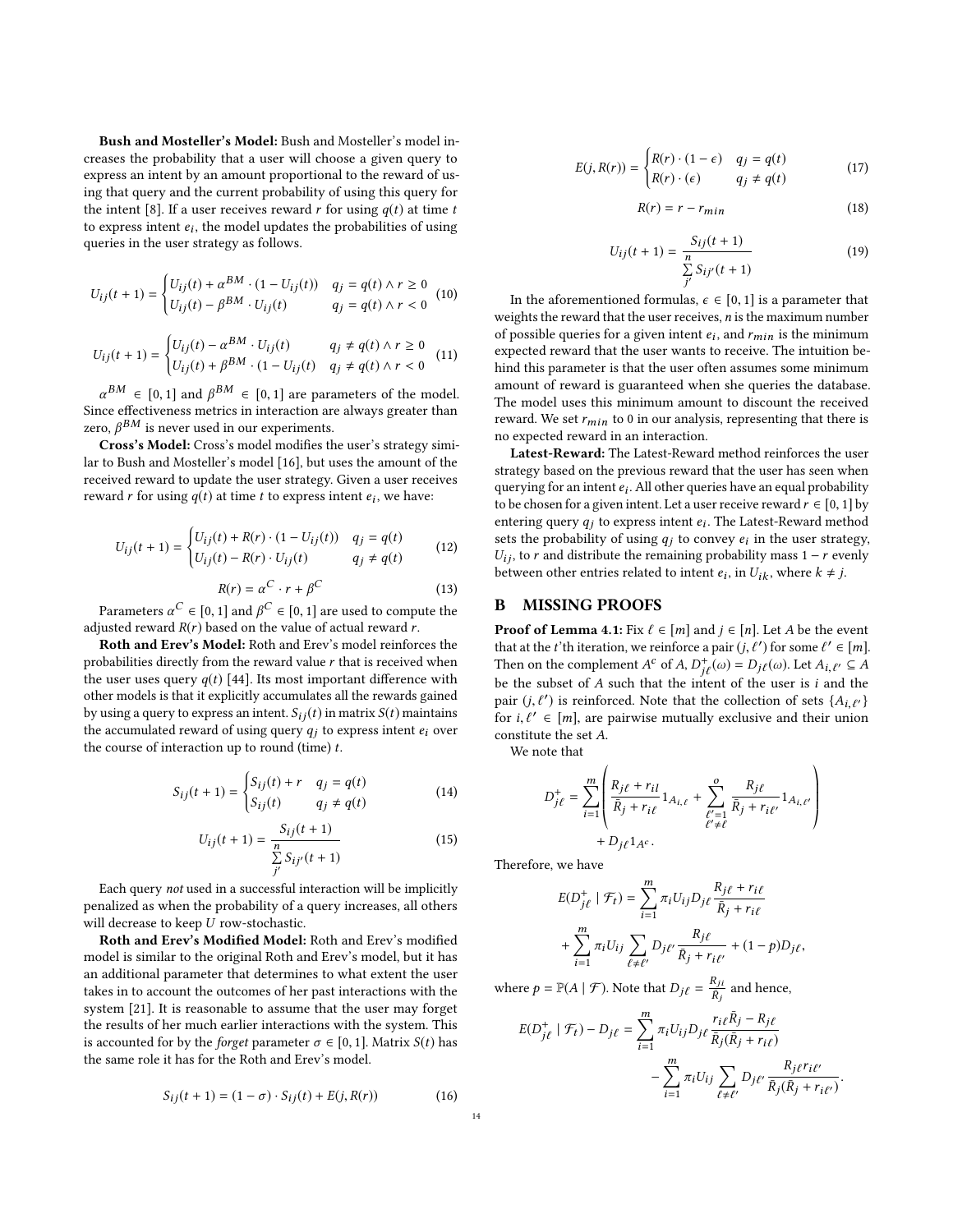Replacing  $\frac{R_{jI}}{R_{j}}$  with  $D_{j\ell}$  and rearranging the terms in the above expression, we get the result.  $□$ 

**Proof of Theorem [4.3:](#page-6-4)** Let  $u^+ := u(t+1)$ ,  $u := u(t)$ ,

$$
u^{j} := u^{j}(U(t), D(t)) = \sum_{i=1}^{m} \sum_{\ell=1}^{0} \pi_{i} U_{ij} D_{j} \ell^{r} u(t),
$$

and also define  $\overline{R}_j := \sum_{\ell'=1}^m R_{j\ell'}$ . Note that  $u^j$  is the efficiency of the *j*th signal/query.<br>Using the linearity

Using the linearity of conditional expectation and Lemma [4.1,](#page-6-3) we have:

$$
E(u^{+} | \mathcal{F}_{t}) - u = \sum_{i=1}^{m} \sum_{j=1}^{n} \pi_{i} U_{ij} \sum_{\ell=1}^{o} r_{i\ell'} \left( E(D_{j\ell}^{+} | \mathcal{F}_{t}) - D_{j\ell} \right)
$$
  

$$
= \sum_{i=1}^{m} \sum_{j=1}^{n} \sum_{\ell=1}^{o} \pi_{i} U_{ij} D_{j\ell} r_{i\ell} \left( \sum_{i'=1}^{m} \pi_{i'}^{t} U_{i'j} \left( \frac{r_{i'\ell}}{\bar{R}_{j} + r_{i'\ell}} - \sum_{\ell'=1}^{o} D_{j\ell'} \frac{r_{i'\ell'}}{\bar{R}_{j} + r_{i'\ell'}} \right) \right). \tag{20}
$$

Now, let  $y_{j\ell} = \sum_{i=1}^{m} \pi_i U_{ij} r_{i\ell}$  and  $z_{j\ell} = \sum_{i=1}^{m} \pi_i U_{ij} \frac{r_{i\ell}}{\bar{R}_{j} + r_{i\ell}}$ . Then, we get from the above expression that

$$
E(u^+ \mid \mathcal{F}_t) - u = \sum_{j=1}^n \left( \sum_{\ell=1}^o D_{j\ell} y_{i\ell} z_{j\ell} - \sum_{\ell=1}^o D_{j\ell} y_{j\ell} \sum_{\ell'=1}^o D_{j\ell'} z_{j\ell'} \right).
$$
 (21)

Now, we express the above expression as

<span id="page-14-0"></span>
$$
E(u^+ | \mathcal{F}_t) - u = V_t + \tilde{V}_t
$$
 (22)

where

$$
V_t = \sum_{j=1}^n \frac{1}{\bar{R}_j} \left( \sum_{\ell=1}^o D_{j\ell} y_{j\ell}^2 - \left( \sum_{l=1}^o D_{j\ell} y_{j\ell} \right)^2 \right),
$$

and

$$
\tilde{V}_t = \sum_{j=1}^n \left( \sum_{\ell=1}^o D_{j\ell} y_{j\ell} \sum_{\ell'=1}^o D_{j\ell'} \tilde{z}_{j\ell'} - \sum_{\ell=1}^m D_{j\ell} y_{j\ell} \tilde{z}_{j\ell} \right). \tag{23}
$$

Further,  $\tilde{z}_{j\ell} = \sum_{i=1} \pi_i U_{ij} \frac{r}{\bar{R}_j(\bar{R})}$  $\frac{r_{i\ell}^2}{\bar{R}_j(\bar{R}_j+r_{i\ell})}$ .

We claim that  $V_t \ge 0$  for each t and  $\{\tilde{V}_t\}$  is a summable se-<br>page almost suraly. Then from (22) and Theorem 4.2, we get that quence almost surely. Then, from [\(22\)](#page-14-0) and Theorem [4.2,](#page-6-5) we get that  ${u_t}$  converges almost surely and it completes the proof. Next, we validate our claims.

We first show that  $V_t \geq 0$ ,  $\forall t$ . Note that D is a row-stochastic matrix and hence,  $\sum_{\ell=1}^{9} D_j \ell = 1$ . Therefore, by the Jensen's inequality [19], we have: [\[19\]](#page-12-28), we have:

$$
\sum_{\ell=1}^{0} D_{j\ell}(y_{j\ell})^2 \ge \sum_{\ell=1}^{0} (D_{j\ell}y_{j\ell})^2.
$$

Hence,  $V \geq 0$ .

We next claim that  $\{\tilde{V}_t\}$  is a summable sequence with probability<br>a It can be observed from (23) that one. It can be observed from [\(23\)](#page-14-1) that

$$
V_t \le \sum_{j=1}^o \frac{o^2 n}{\bar{R}_j^2}.\tag{24}
$$

since  $y_{j\ell} \le 1, \tilde{z}_{j\ell} \le \bar{R}_j^{-2}$  for each  $j \in [n], \ell \in [m]$  and D is a row-stochastic matrix. To prove the claim, it suffices to show that for each  $j \in [m]$ , the sequence  $\{\frac{1}{R_j^2(t)}\}$  is summable. Note that for

each  $j \in [m]$  and for each t, we have  $\overline{R}_j(t + 1) = \overline{R}_j(t) + \epsilon_t$  where  $\epsilon_t \geq \epsilon > 0$  with probability  $p_t \geq p > 0$ . Therefore, using the Borel-Cantelli Lemma for adapted processes [\[19\]](#page-12-28) we have  $\{\frac{1}{R_j^2(t)}\}$ is summable which concludes the proof.  $□$ 

**Proof of Lemma [4.4:](#page-7-1)** Fix  $i \in [m], j \in [n]$  and  $k \in \mathbb{N}$ . Let B be the event that at the  $t_k$ 'th iteration, user reinforces a pair  $(i, \ell)$  for some  $\ell \in [n]$ . Then, on the complement  $R^c$  of  $R P^+(\omega) = P^+(\omega)$ . Let  $\ell \in [n]$ . Then, on the complement  $B^c$  of B,  $P_{ij}^+(\omega) = P_{ij}(\omega)$ . Let  $B_i \subset B$  be the subset of B such that the pair  $(i, j)$  is reinforced and  $B_1 \subseteq B$  be the subset of B such that the pair  $(i, j)$  is reinforced and  $B_2 = B \setminus B_1$  be the event that some other pair  $(i, \ell)$  is reinforced for  $l \neq i$ .

We note that

$$
U^+_{ij} = \frac{S_{ij}+1}{\sum_{\ell=1}^n S_{i\ell}+1} {\bf 1}_{B_1} + \frac{S_{ij}}{\sum_{\ell=1}^n S_{i\ell}+1} {\bf 1}_{B_2} + U_{ij} {\bf 1}_{B^c}.
$$

Therefore, we have

$$
\begin{split} &E(U_{ij}^+\mid \mathcal{F}_{k_t}) = \pi_i U_{ij}D_{ji}\frac{S_{ij}+1}{\sum_{\ell=1}^n S_{i\ell}+1} \\ & +\sum_{\ell\neq j} \pi_i U_{i\ell}D_{\ell i}\frac{S_{ij}}{\sum_{\ell'=1}^n S_{i\ell'}+1}+(1-p)U_{ij}, \end{split}
$$

where  $p = U(B | \mathcal{F}_{k_t}) = \sum_{\ell} \pi_i U_{ij} D_{ji}$ . Note that  $U_{ij} = \frac{S_{ij}}{\sum_{\ell=1}^n S_{i\ell}}$ and hence,

$$
E(U_{ij}^+ \mid \mathcal{F}_t) - U_{ij} =
$$
  

$$
\frac{1}{\sum_{\ell'=1}^n S_{i\ell'} + 1} \left( \pi_i U_{ij} D_{ji} - \pi_i U_{ij} \sum_{\ell} U_{i\ell} D_{\ell i} \right).
$$

which can be rewritten as in  $(8)$ .  $\Box$ 

<span id="page-14-1"></span>**Proof of Theorem [4.5:](#page-7-5)** Fix  $t = t_k$  for some  $k \in \mathbb{N}$ . Let  $u^+ := u(t+1)$ ,  $u^+ := u(t)$ ,  $u^i^- := u^i(U(t), D(t))$  and also define  $\tilde{S}^i$ .  $u(t + 1)$ ,  $u := u(t)$ ,  $u^i := u^i(U(t), D(t))$  and also define  $\tilde{S}^i := \sum_{k=1}^m S_{k,n+1}$ . Then using the linearity of conditional expectation  $\sum_{\ell'=1}^m S_{i\ell'}$  + 1. Then, using the linearity of conditional expectation  $\mathbb{Z}_{t'=1}$   $\mathbb{Z}_t$  and Lemma [4.1,](#page-6-3) we have:

$$
E(u^+ | \mathcal{F}_t) - u = \sum_{i=1}^m \sum_{j=1}^n \pi_i D_{ji} \left( E(U_{ij}^+ | \mathcal{F}_t) - U_{ij} \right)
$$
  
= 
$$
\sum_{i=1}^m \sum_{j=1}^n \pi_i D_{ji} \frac{\pi_i U_{ij}}{\sum_{\ell'=1}^m S_{j\ell'} + 1} \left( D_{ji} - u^i \right)
$$
  
= 
$$
\sum_{i=1}^m \frac{\pi_i^2}{\tilde{S}^i} \left( \sum_{j=1}^n U_{ij} (D_{ji})^2 - (u^i)^2 \right).
$$
 (25)

Note that U is a row-stochastic matrix and hence,  $\sum_{i=1}^{m} U_{ij} = 1$ .<br>Therefore, by the Iensen's inequality [19], we have: Therefore, by the Jensen's inequality [\[19\]](#page-12-28), we have:

<span id="page-14-2"></span>
$$
\sum_{j=1}^{n} U_{ij} (D_{ji})^2 \ge \left(\sum_{j=1}^{n} D_{ji} U_{ij}\right)^2 = (u^i)^2
$$

Replacing this in the right-hand-side of [\(25\)](#page-14-2), we conclude that  $E(u^+ | \mathcal{F}_t)$ −u ≥ 0 and hence, the sequence  $\{u(t)\}\$ is a submartingale. □